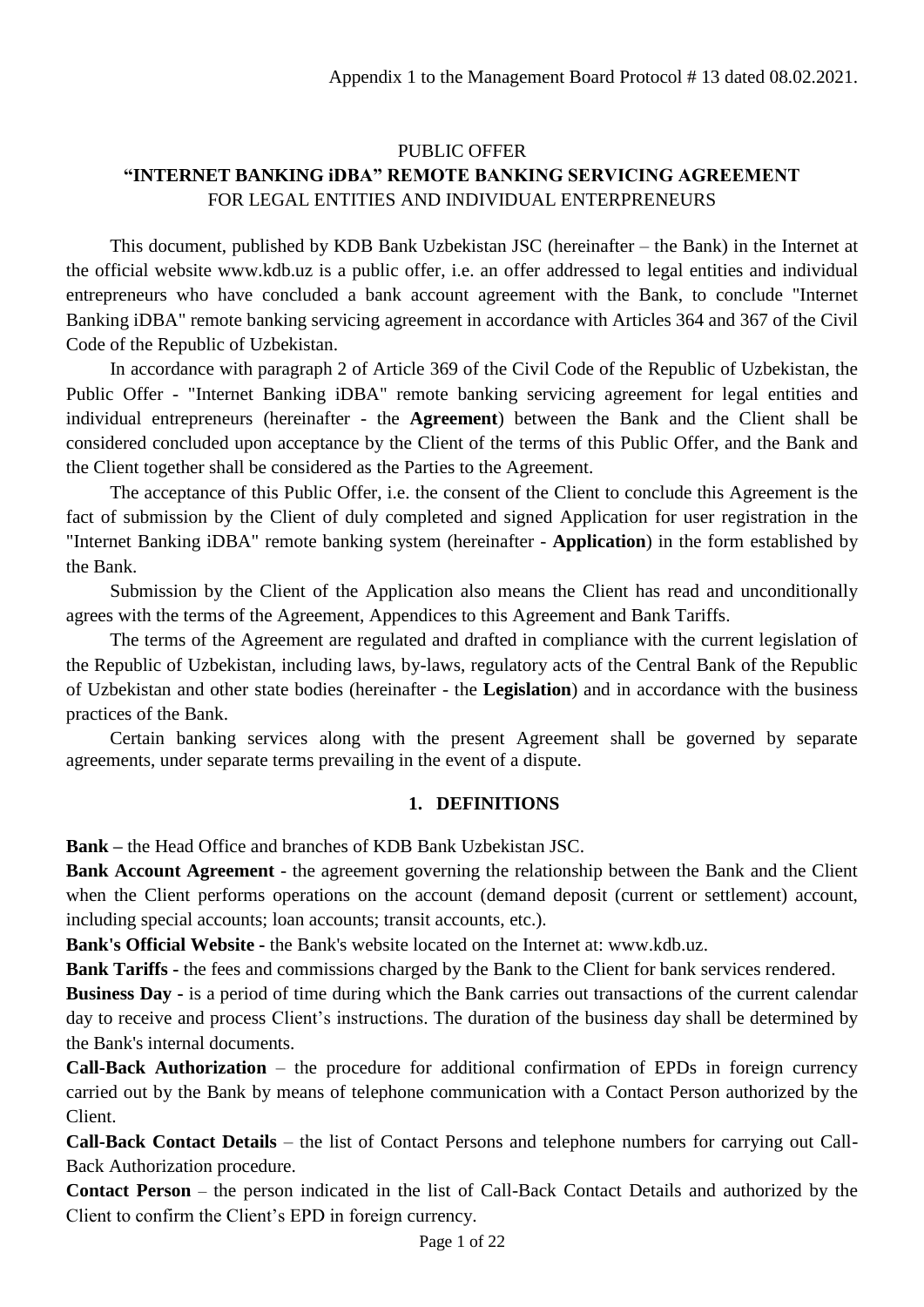**Client** - a legal entity or individual entrepreneur that has entered into the Bank Account Agreement with the Bank and has accepted the terms this Public Offer (Agreement).

**Compromising (of Login, Password and/or OTP device) -** loss of trust that the used Login, Password and/or OTP device ensure the security and confidentiality of information.

**Creator -** the User entitled to access the System to view the information, create an ED/EPD and send it to the 1st Authorizer for signature.

**Electronic Payment Document** (hereinafter – the **EPD**) **-** Client's remote instruction to carry out a transaction involving a Client's account with the Bank, transmitted to the Bank electronically, created and confirmed by the Client's duly authorized Users.

**Electronic Document** (hereinafter **-** the **ED**) **–** information recorded in electronic form, presented in the form of a file or database entry, created and transmitted by means of the System's software in accordance with the established procedure and confirmed by the Client's duly authorized Users.

**Internet Banking System or the System –** a set of technologies for remote banking services and execution of transactions by the Bank through software, hardware and telecommunication systems that enable interaction between the Bank and the Client by means of remote banking solutions.

**Login (User name) -** a set of alphanumeric characters chosen by the User during registration in the System to uniquely identify the User.

**OTP** (hereinafter - **OTP device**) – special device used to generate one-time password on each subsequent entry to the System and to ensure the User identification and authentication.

**Payment Session** - the period of time from the moment the Client enters the System using the access credentials until the moment the Client exits the System.

**User -** the Client's responsible employee, whose name is stated in the Application, duly authorized to create and transmit the Client's ED/EPD and/or have access to the System in accordance with the terms of this Agreement.

**Password** - a set of alphanumeric characters chosen by the User during registration in the System which is unambiguously associated with the User name (Login) and used for the User authentication in the System.

**1st Authorizer** - the User entitled to authorize an ED/EPD after the Creator. This level of access is granted to the Client's responsible employee (User) whose name is indicated on the Client's specimen of signature and stamp provided to the Bank in accordance with the applicable Legislation.

**2nd Authorizer** - the User entitled to authorize an ED/EPD after the 1st Authorizer. This level of access is granted to the Client's responsible employee (User) whose name is indicated on the Client's specimen of signature and stamp provided to the Bank in accordance with the applicable Legislation.

**3rd Authorizer** - the User whose authorization is necessary to approve the ED/EPD already authorized by the  $2<sup>nd</sup>$  Authorizer. This level of access shall be granted at the request of the Client.

The definitions used in this Agreement shall be used and interpreted in the meaning of the relevant definitions set out in the Legislation or accepted by established practice.

# **2. SUBJECT OF AGREEMENT**

2.1 In accordance with the terms stipulated in this Agreement and the Bank Account Agreement under which the Client's account(s) have been opened, the Bank shall provide remote banking services in the System to the Client who has access to the Internet and appropriate technical equipment.

2.2 Access to the System, depending on the list of available functions, may be made using the Client's access credentials (Login/Password or Login/Password/OTP device).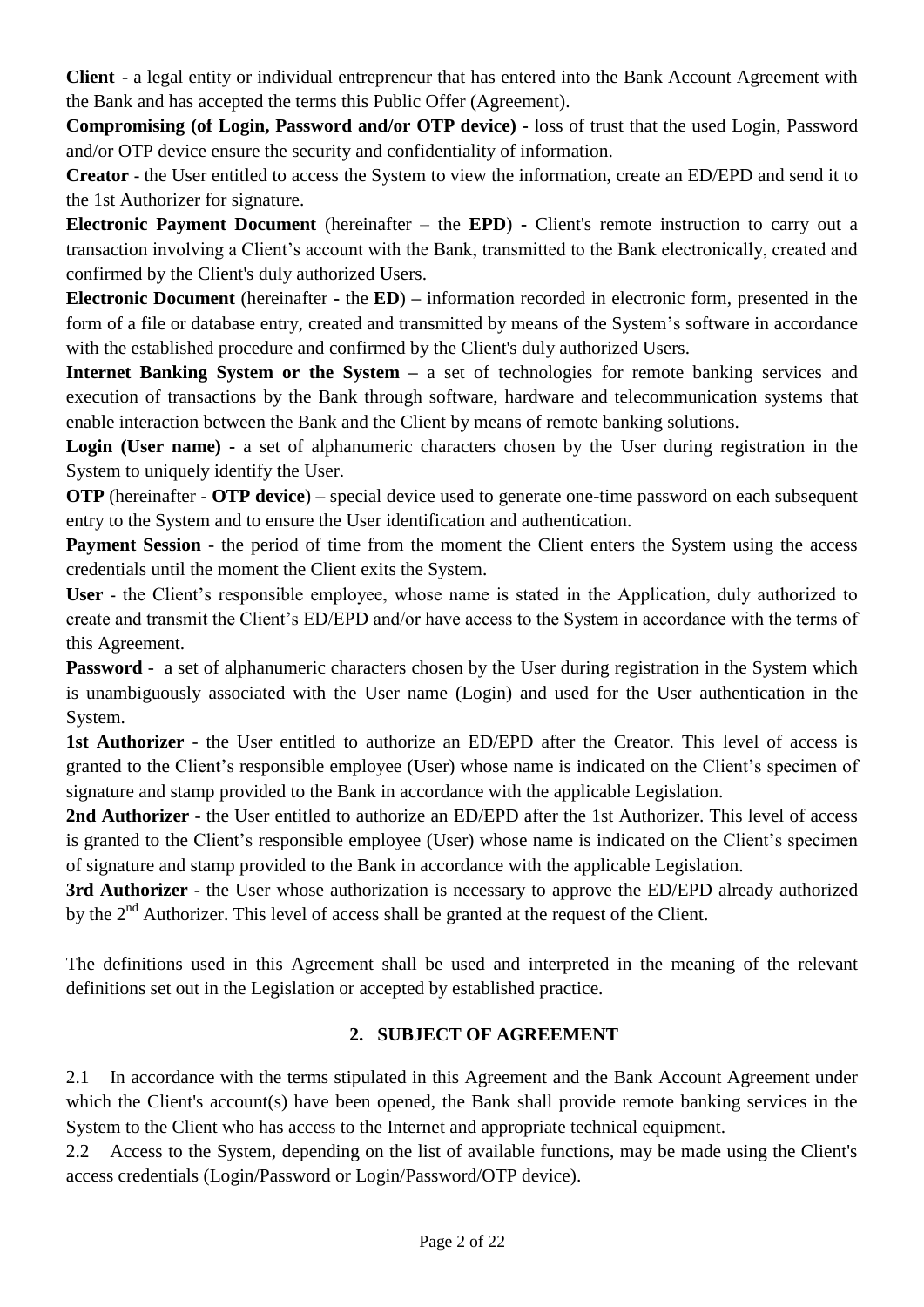2.3 Access option using Login/Password/OTP device credentials allows the Client to get access to the full list of services available in the System.

2.4 Access option using Login/Password credentials allows the Client to get access to a limited list of services available in the System.

2.5 The Parties acknowledge that an EPD which is duly created and authorized by the Client and transmitted to the Bank by means of the System software in accordance with all the information protection procedures provided for in this Agreement, is legally equivalent to a paper based payment document.

2.6 The Parties acknowledge that the System is sufficient to ensure reliable operation in receiving, transmitting, processing and storing of information, as well as to protect information, ensure access delimitation, encryption, integrity control as well as the OTP device are sufficient to protect against unauthorized access, authentication and authorization of ED/EPD as well as for handling of conflict situations thereunder.

2.7 The Client shall pay the Bank a fee for the services provided in accordance with the Bank's Tariffs in force at the time of the transactions under the terms provided for in this Agreement and the Bank Account Agreement.

2.8 The list of services, types of transactions, services and functions included in the System as well as possibility for the Client to access them shall be determined by the Bank independently.

2.9 The terms for the provision of services in the System are defined in this Agreement, in Appendices 1, 2, 3, 4 and 5 hereto which are an integral part of this Agreement as well as in the approved Bank Tariffs.

# **3. CONCLUSION OF THE AGREEMENT**

3.1 On the basis of Article 369 (2) of the Civil Code of the Republic of Uzbekistan the text of this Agreement constitutes a Public Offer (an offer to conclude the Agreement), the Bank and the Client acknowledge that the conclusion of this Agreement is an acceptance of the Public Offer by the Client (an acceptance of the offer to conclude an Agreement).

3.2 Acceptance of the Public Offer shall be made by Client's personal visit to the Bank to sign the relevant Application in the established form (Appendix 4 to this Agreement).

3.3 The Client's acceptance of the Public Offer constitutes the Client's acknowledgement of the terms of this Agreement, the Appendices to this Agreement and the Bank Tariffs. The Client acknowledges that by accepting this Agreement, the Client agrees to the terms of this Agreement and the Appendices to this Agreement as well as recognizes them as binding upon the Client.

3.4 By accepting this Agreement the Client acknowledges and the Bank agrees that pressing the relevant confirmation or sending keys as well as other similar keys in the System is analogous to the Client's handwritten signature.

3.5 The Client may read the text of this Agreement, Appendices to this Agreement and the Bank Tariffs in any of the following ways:

- by posting the text of this Agreement, Appendices to this Agreement and the Bank Tariffs on the official website of the Bank www.kdb.uz;
- by placing the text of this Agreement, Appendices to this Agreement and the Bank Tariffs in the branches of the Bank, including the Head Office of the Bank at the address: Tashkent city, 3, Bukhara Street;
- in other ways determined by the Bank.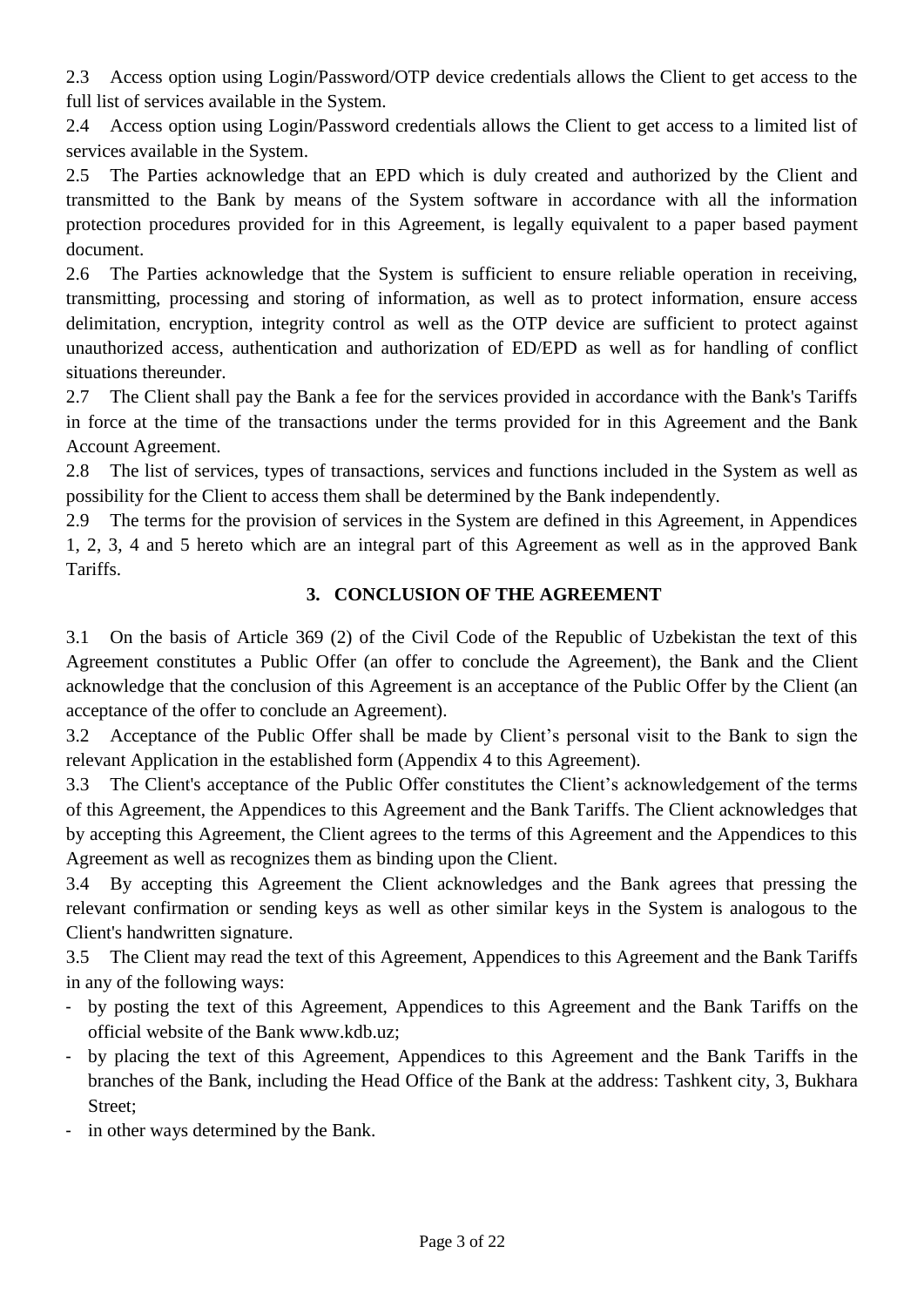# **4. TERMS OF SERVICE**

4.1 The Client is connected to the System on the basis of a written Application which specifies the User's full name as well as his/her level of access to the System (Creator, 1st Authorizer, 2nd Authorizer, 3rd Authorizer). Along with the Application, the Client shall submit to the Bank documents confirming the authorization of the Users as well as their identity documents and other information at the discretion of the Bank.

4.2 Subject to the availability of the relevant services in the System, the services set out in Appendix 1 hereto may be provided to the Client within the framework of this Agreement.

4.3 The basis for the provision of one and/or all services of the System to the Client is the corresponding Application for User Registration.

4.4 The basis for suspension/termination of one and/or all services of the System shall be the Client's refusal from one and/or all services of the System, submitted to the Bank in writing.

4.5 Services in the System are provided remotely via the Internet by performing operations and actions on official website of the Internet Banking (ibank.kdb.uz) with the use of personal computer and other devices of the Client with similar functions. In order to access the Client's account(s) via the Internet Banking, each User shall receive access credentials (Login and Password) from the Bank.

4.6 Upon application for User registration in the Internet Banking System with the possibility to carry out transactions on the account(s) and/or conversion transactions, the Client shall purchase an OTP device from the Bank.

4.7 The Client shall pay the cost of the OTP device to the Bank in accordance with the Bank Tariffs;

4.8 The User assigned to the following access levels (Creator, 1st Authorizer, 2nd Authorizer and 3rd Authorizer) shall receive an OTP device from the Bank under the OTP device acceptance and handover Act (Appendix 5 to this Agreement).

4.9 The Client shall be entitled to service in the System after having submitted the Application for User registration, receiving the access credentials (Login, Password) from the Bank, purchasing the OTP device (if necessary) and familiarizing with the Remote Banking Servicing Rules (Appendix 3 to this Agreement).

4.10 The Parties acknowledge that the System's access credentials are recognized as equivalent to the handwritten signatures of the authorized persons indicated in the Client's specimen of signature and stamp card.

4.11 From the moment the OTP device is handed over to the User, any EPD confirmed by the respective OTP device and received via the System shall be deemed to have been duly sent by the Client and shall be subject to execution by the Bank in accordance with the terms of this Agreement.

4.12 The Parties acknowledge that the Client's ED/EPD sent to the Bank for execution through the System using OTP device is equivalent to Client's instruction received on paper, executed in accordance with the Legislation of the Republic of Uzbekistan, signed by hand by a person authorized to manage the Client's account(s) in accordance with the Bank Account Agreement.

4.13 The Client's EPD shall be confirmed by the User's/Users' OTP device(s). At the same time, the Client's EPD exceeding the set threshold value shall be executed by the Bank only after successfully executed Call-Back Authorization.

4.14 The threshold amount of one EPD shall be set by the Bank itself or in accordance with a separate written request submitted by the Client.

4.15 The types and forms of ED/EPDs available to the Client are posted in the System and may change in line with the System and services development.

4.16 The Client's ED/EPD shall be executed by the Bank on business days in accordance with the Types and Schedule of System services set out in Appendix 1 to this Agreement.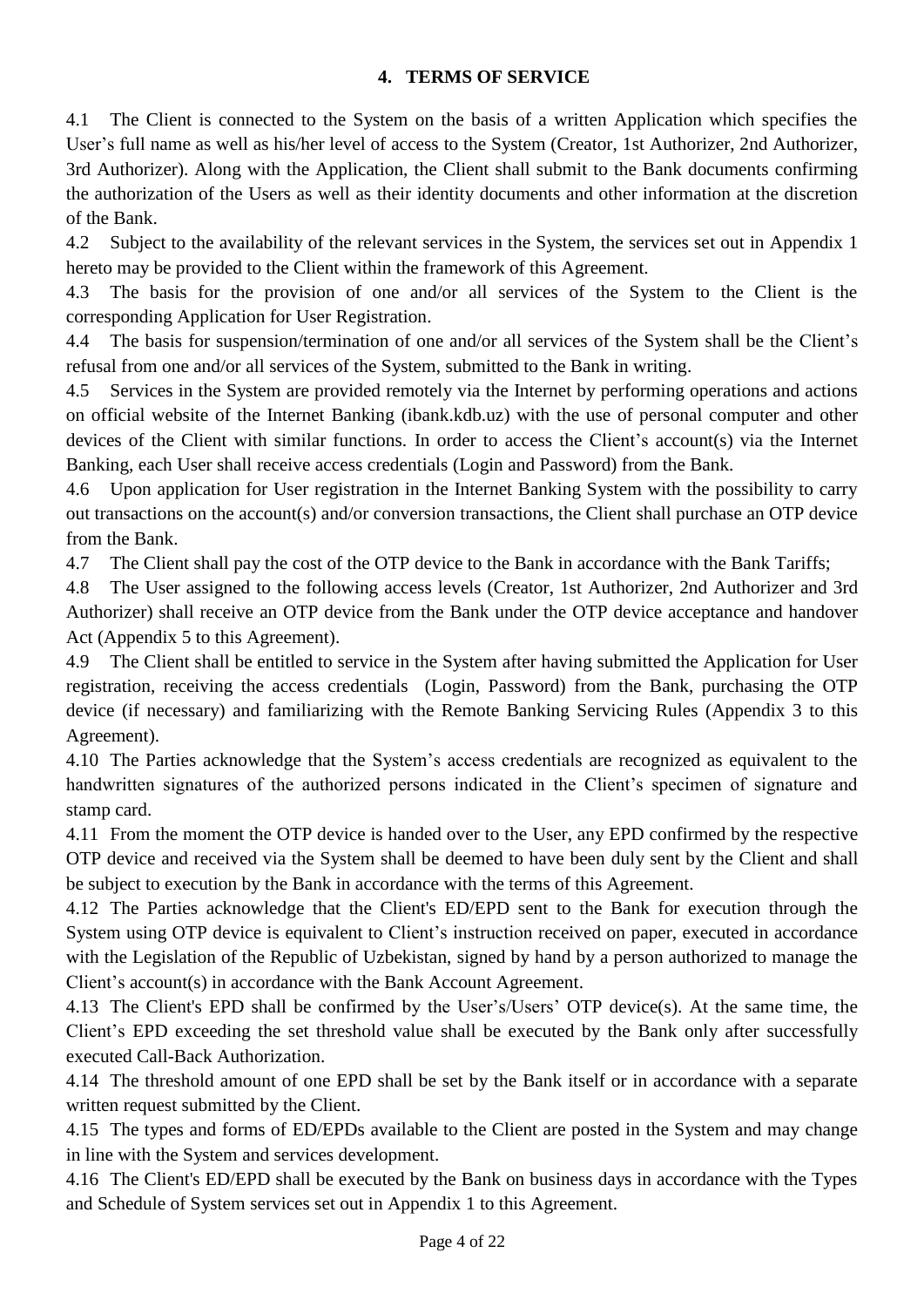4.17 Information on the results of processing and execution or refusal to process and execute Client's ED/EPD shall be reflected in the status line of respective ED/EPD.

4.18 The Bank shall provide the Client with account statements in paper form at the Bank's branch, where the Client's accounts are served once a month (by default) or in accordance with the frequency of statements chosen by the Client.

4.19 An ED/EPD created but not confirmed by the Client may be deleted or rejected by the Client before the ED/EPD is confirmed by the Client.

4.20 An EPD becomes irrevocable for the Client at the moment the Client confirms the EPD. The EPD shall become finalized for the Client at the moment the funds are debited from the Client's account.

4.21 An ED/EPD transmitted via the System shall be processed and executed during the Bank's business hours and in accordance with the Bank's regulations, except for a number of automatic functions available in the System 24 hours a day.

4.22 The Bank shall suspend/terminate the Client's access to the System in the following cases:

- closure of the Client's account(s) connected to remote banking service;
- 5 (five) consecutive unsuccessful attempts to enter access credentials (Login, Password, OTP password);
- failure to pay the Bank for the services rendered or if the Client the Bank a debt;
- technical failures occurring while using the Internet Banking system;
- occurrence of dispute arising out of the use of this Agreement;
- other cases stipulated by the Legislation.

4.23 During the period of technical problems elimination, the Client shall carry out banking transactions by submitting paper-based payment documents to the Bank.

4.24 The procedure for submitting/receiving complaints and claims of the Client, the conditions for their consideration and resolution shall be determined in accordance with the Legislation.

4.25 Phone number for Client service: +99878 120 80 00.

# **5. RIGHTS AND OBLIGATIONS OF THE PARTIES**

# **The Bank shall be entitled:**

5.1 Temporarily suspend (for the term not exceeding 1 (one) month) or refuse to provide access to the System in case of detection of suspicious transactions carried out via the System in accordance with the rules of Internal Control on countering the legalization of proceeds received from criminal activity, financing of terrorism and financing the proliferation of weapons of mass destruction in commercial banks, until the Client provides a written explanation of the legality of the transactions performed. In the event the Client fails to provide a written explanation of the legality of the transactions performed, the Bank shall be entitled to unilaterally terminate this Agreement with the Client;

5.2 If the event of doubts about suspicious transactions via the System, the Bank shall be entitled to inspect the Client/the User at place (postal address) or the Client's address indicated in the Bank's documents, including inspecting the transactions process directly by a person authorized in accordance with this Agreement;

5.3 To determine and change independently the forms, the terms, the set of transactions, services and functions included in the System, the possibility for the Client to access a certain form/function of the System as well as to set/change the general limits on transactions in the System;

5.4 In order to protect the Client's funds, the Bank is entitled to request from the Client an additional EPD confirmation (Call-Back Authorization) if the amount of one EPD exceeds the threshold value set by the Bank in accordance with clause 4.12 of this Agreement;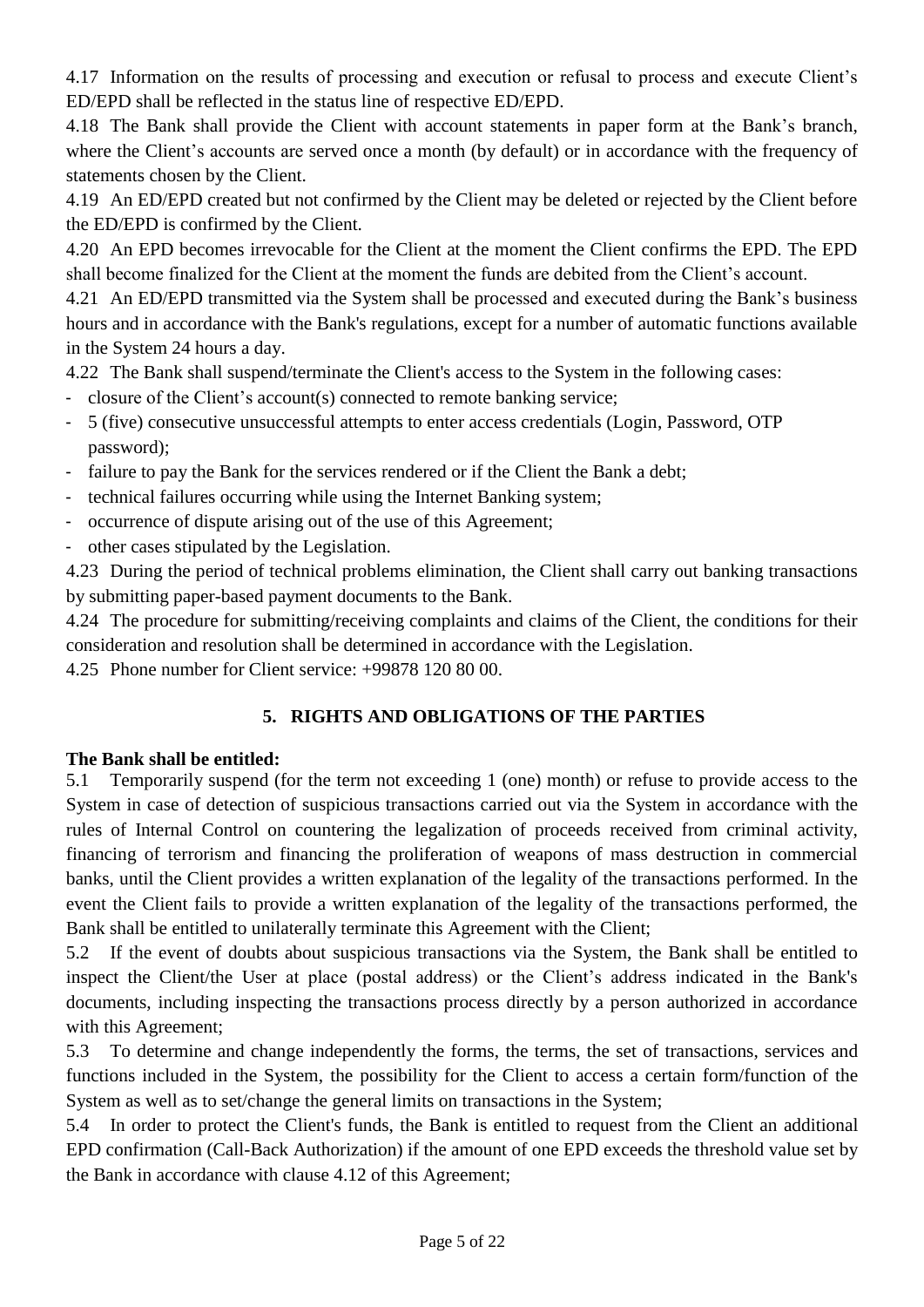5.5 If in the process of the Call-Back Authorization the Bank has failed to reach the Client's Contact Person at the phone numbers listed in the form of Appendix 2 hereto or if the Bank suspects an attempt to commit fraud with the Client's funds, the Bank shall be entitled to suspend/defer execution of the EPD until additional confirmation from the Client is received as specified by the Bank's internal procedure and for a period not exceeding the current business day;

5.6 To request the Client to provide information (Call-Back Contact Details) for execution of additional confirmation of the EPD over the phone as provided for in Appendix 2 hereto, necessary for the Bank to perform Call-Back Authorization of the Client's EPD in foreign currency;

5.7 To request the Client to submit documents confirming the legality and economic feasibility of the transactions being carried out in the cases provided for by the current Legislation;

5.8 To refuse to execute an EPD in the event of:

- incomplete / inaccurate indication by the Client of the details of the transaction to be performed;
- non-conformity of the transaction being executed to the established time limit;
- non-compliance of the transaction being executed with the rules of Internal control on countering the legalization of proceeds received from criminal activity, financing of terrorism and financing the proliferation of weapons of mass destruction in commercial banks;
- insufficiency of funds on the Client's account(s) for execution of the transaction and/or for payment of the Bank's commission for the transaction being performed;
- in other cases stipulated by the Legislation;

5.9 In accordance with the Bank Tariffs and on the basis of the Client's Application, the Bank shall be entitled to debit the commission amounts for providing banking services without authorization (without the Client's consent) at the time of the transaction execution via the System. The Bank shall also be entitled to correct erroneously credited amounts without authorization (without the Client's consent) in cases when the fact of erroneous crediting of funds to the Client's account(s) is detected or in other cases stipulated by the Legislation;

5.10 To change the terms of this Agreement and the Bank Tariffs for Internet Banking service with prior notification of the Client 10 (ten) calendar days before the effective date of amendments and additions by posting the information on the Bank's official website, by posting a notification in the System and on information boards in the Bank's premises;

5.11 To block the Client's Login and Password if it is suspected that they have been compromised as well as in cases specified in Section 6 of the Remote Banking Servicing Rules (Appendix 3 to this Agreement);

5.12 To suspend the exchange of ED/EPD with the Client in the event of technical failures or other circumstances, including changes in the Legislation which make it impossible or undesirable to exchange ED/EPD from the security point of view;

5.13 Not to accept for execution an ED/EPD in which mistakes have been made or the execution of which contradicts the current Legislation. In such cases the Bank shall be obliged to inform the Client within one day from the date of receipt of the ED/EPD;

5.14 Exercise other rights stipulated by the Legislation, this Agreement, the Appendices to this Agreement as well as other agreements concluded between the Bank and the Client;

5.15 To unilaterally terminate this Agreement if the Client breaches the terms of this Agreement, as well as in cases provided for by the Legislation.

# **The Client shall be entitled:**

5.16 To use the System in the manner and under the terms provided for in this Agreement;

5.17 To carry out transactions using the System and use other services of the Bank in accordance with this Agreement and Appendices hereto;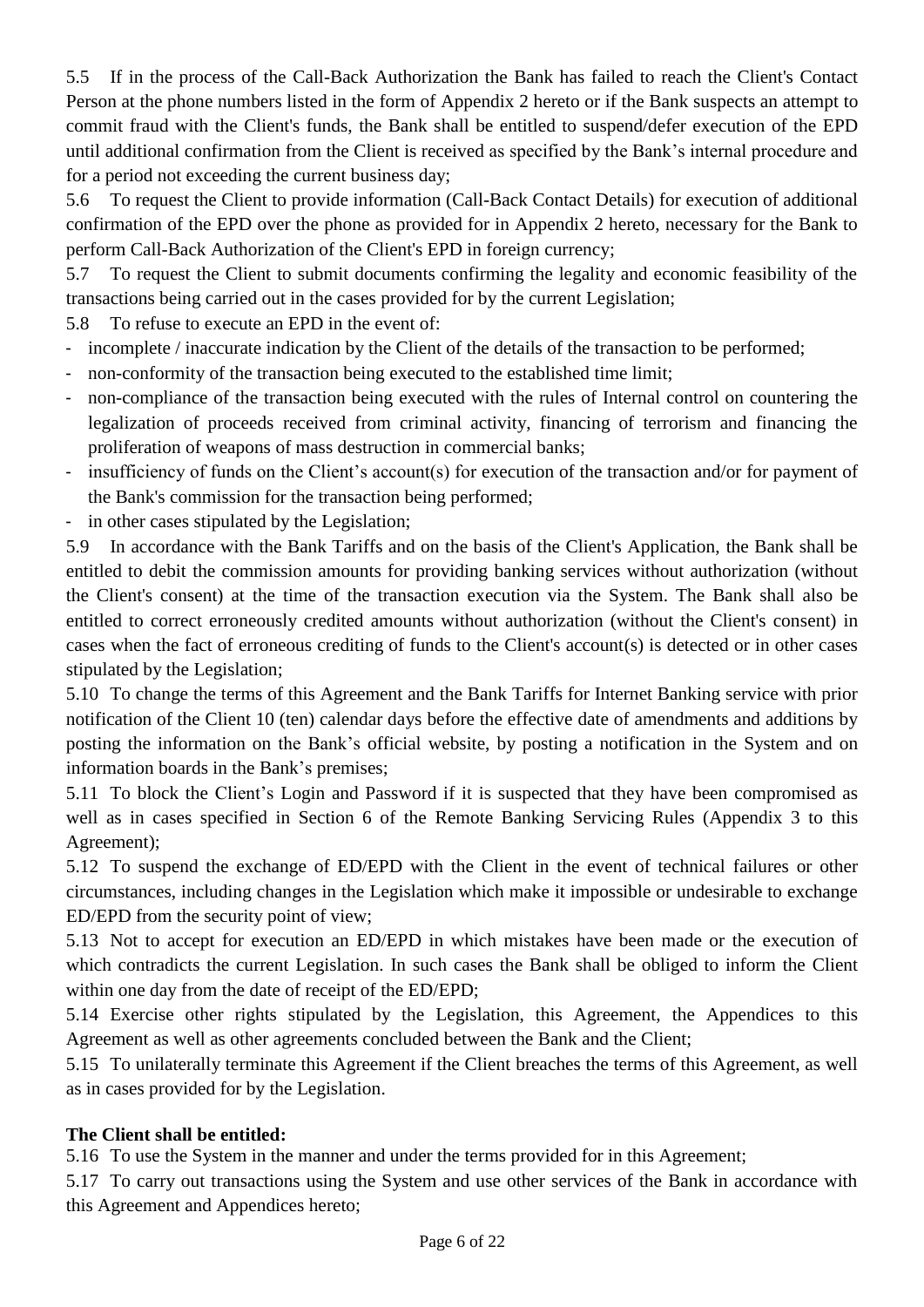5.18 To request the Bank to block access credentials of the User(s) (Login, Password) if unauthorized access or attempted unauthorized access to the System is detected;

5.19 When necessary, the Client shall be entitled to receive paper confirmation (certified copies) of execution payment instructions carried out through the System and account(s) statements for the required period;

5.20 On the basis of a separate written request from the Client, set daily and single transaction limits within the overall limits established by the Bank;

5.21 To change the User's access credentials to the System;

5.22 To exercise other rights in accordance with this Agreement, Appendices to this Agreement, as well as other agreements concluded between the Bank and the Client.

# **The Bank undertakes:**

5.23 To register the User in the System in accordance with the Application;

5.24 To provide remote banking services to the Client in the System within the scope of available services and functions in accordance with the Client's Application and in accordance with the terms provided for in this Agreement;

5.25 To maintain banking secrecy in respect to the Client's account transactions and to provide information on them only in the cases stipulated by the Legislation;

5.26 To suspend operations on the Client's account(s) upon written notification of the Client about the loss of access credentials (Login, Password, OTP device) or about unauthorized access to them by unauthorized persons;

5.27 To immediately block the User's/Users' account(s) upon the corresponding Client's written request; 5.28 To accept for execution the Client's ED/EPD executed in accordance with the terms of this Agreement and transmitted via the System;

5.29 To inform the Client in the event of refusal/failure to execute transactions and/or process an ED/EPD received from the Client via the System;

5.30 If the OTP device fails within 1 (one) year from the date of conclusion of this Agreement, the Bank undertakes to replace the OTP device with a new OTP device once at free of charge upon the Client's written request to Bank;

5.31 To provide technical support to the Client over the phone and advice the Client on the correct use of the System;

5.32 To take all necessary and sufficient measures to ensure the normal and uninterrupted functioning of the System as well we to ensure proper maintenance of the System in accordance with the obligations assumed by the Bank under this Agreement;

5.33 To fulfill other obligations stipulated by the Legislation, this Agreement, including the Remote Banking Servicing Rules (Appendix 3 to this Agreement) as well as other agreements concluded between the Bank and the Client.

# **The Client undertakes:**

5.34 To ensure the Client has software and hardware that enable the Client to access the Internet securely;

5.35 To pay a fee for the OTP device, a monthly fee for the use of the System in accordance with the Bank Tariffs;

5.36 To comply with the ED/EPD preparation requirements stipulated by the current Legislation and instructions of the Bank;

5.37 To send to the Bank clearly formulated ED/EPD that does not contain information that could be misinterpreted;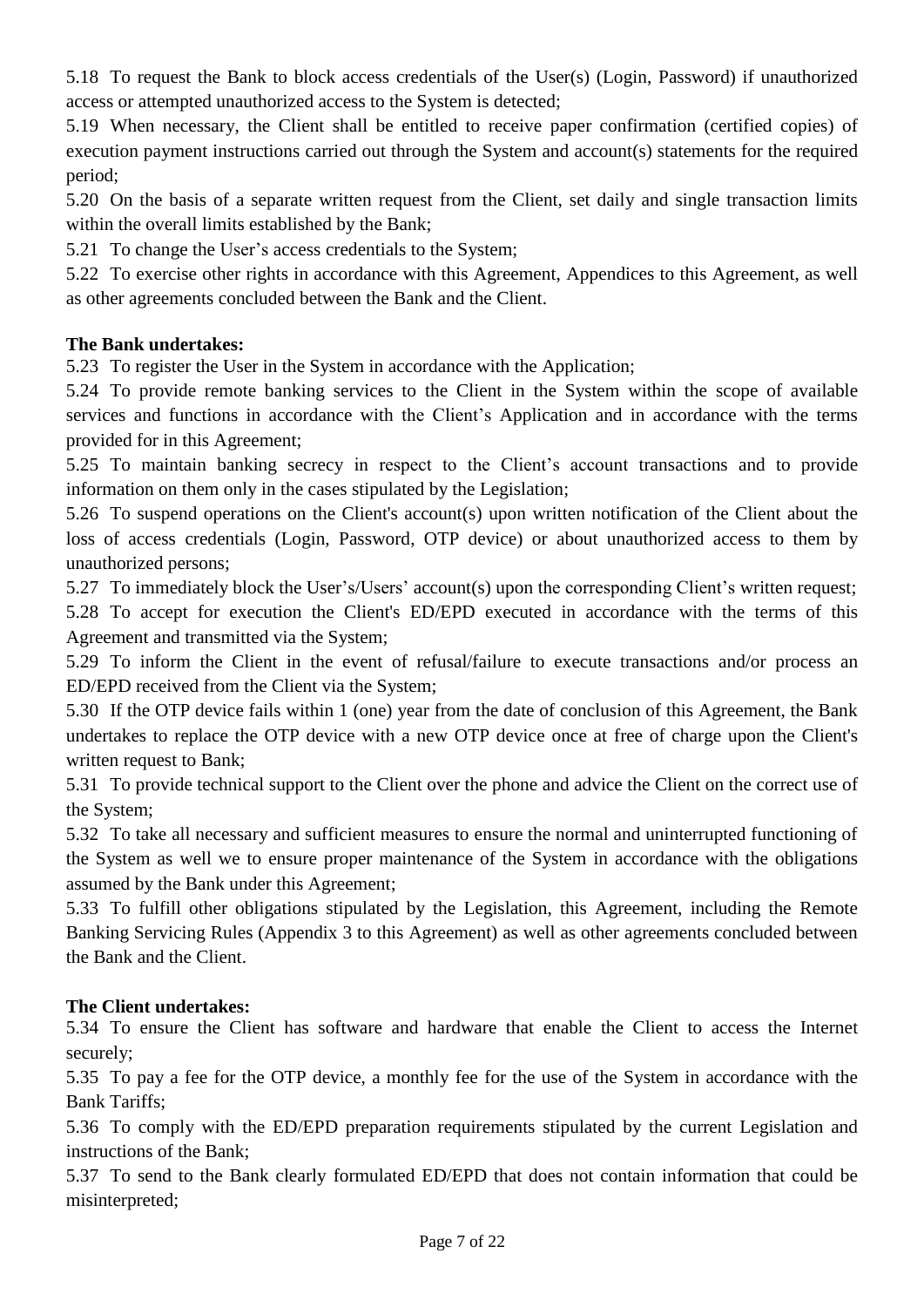5.38 To check the ED/EPD execution status in the System immediately after authorizing the ED/EPD by the Client. The Client shall notify the Bank of any errors, duplications, discrepancies or omissions within the same business day of sending the ED/EPD;

5.39 To verify all information and data transmitted or communicated from the Bank through the System within 3 (three) business days after the information and data being received. The Client shall notify the Bank of any errors, discrepancies or omissions within 3 (three) business days after the information or data being transmitted. If no complaints are received from the Client within 3 (three) days, the information and data transmitted to/from the Client shall be deemed to be correct, accurate and complete;

5.40 To comply with and be guided by the Remote Banking Servicing Rules as set out in Appendix 3 to this Agreement;

5.41 To notify the Bank of all changes, including the dismissal and/or change of Users authorized to work in the System in order to block their access to the System by submitting a written or ED request to the Bank regarding the changes no later than the next business day following the introduction of such changes;

5.42 To notify the Bank of all changes, including dismissal and/or change of the Client's Contact Persons specified in Appendix 2 to this Agreement, who are authorized to confirm the Client's EPD in foreign currency received by the Bank through the System (Call-Back Authorization) no later than the next business day following the introduction of such changes;

5.43 In case of replacement or appointment of new Users admitted to work with the System, the Client undertakes to submit a corresponding Application for User registration in the System as well as the documents confirming powers/User access rights of the specified persons and their identity;

5.44 When transmitting ED/EPDs, the Client undertakes to use information processing, storage and protection systems only on the Client's personal computer and other devices that are in good working order and have been checked for the absence of computer viruses;

5.45 Not to transfer the User's access credentials (Login, Password) and OTP device to third parties and not to grant access to the System to third parties, except for the Client's employees, who have access to the System in accordance with their official duties fixed by respective internal order;

5.46 Ensure the confidentiality of access credentials (Login, Password) and the security of the OTP device (not to be passed on to third parties);

5.47 To immediately notify the Bank if unauthorized access or attempts of unauthorized access to the System is detected as well as if the Client's access credentials (Login, Password, OTP device) are lost or stolen;

5.48 To immediately notify the Bank in writing of all cases of loss of OTP device. In cases of verbal notification (by phone), the Client shall confirm this in writing within 1 (one) business day from the date of loss. In this case, the use of the System shall be discontinued and the Client's access to the System shall be blocked from the moment of such notification until the Client receives new OTP device from the Bank;

5.49 Not to use the services provided by the Bank for illegal purposes, including not to carry out operations/transactions aimed at legalization of proceeds received from criminal activity, financing of terrorism and financing the proliferation of weapons of mass destruction;

5.50 If necessary, at the request of the Bank, the Client undertakes to provide copies of contracts (other documents) within 3 (three) business days, confirming the legality and economic feasibility of the transaction carried out using the System in accordance with the requirements of the Legislation;

5.51 To comply with the current regulations of the Central Bank of the Republic of Uzbekistan;

5.52 To follow the User's Manual of the System (the text of the User Manual is available in the System);

5.53 In the event of faults in the System, the Client contacts the Bank's helpdesk to eliminate them.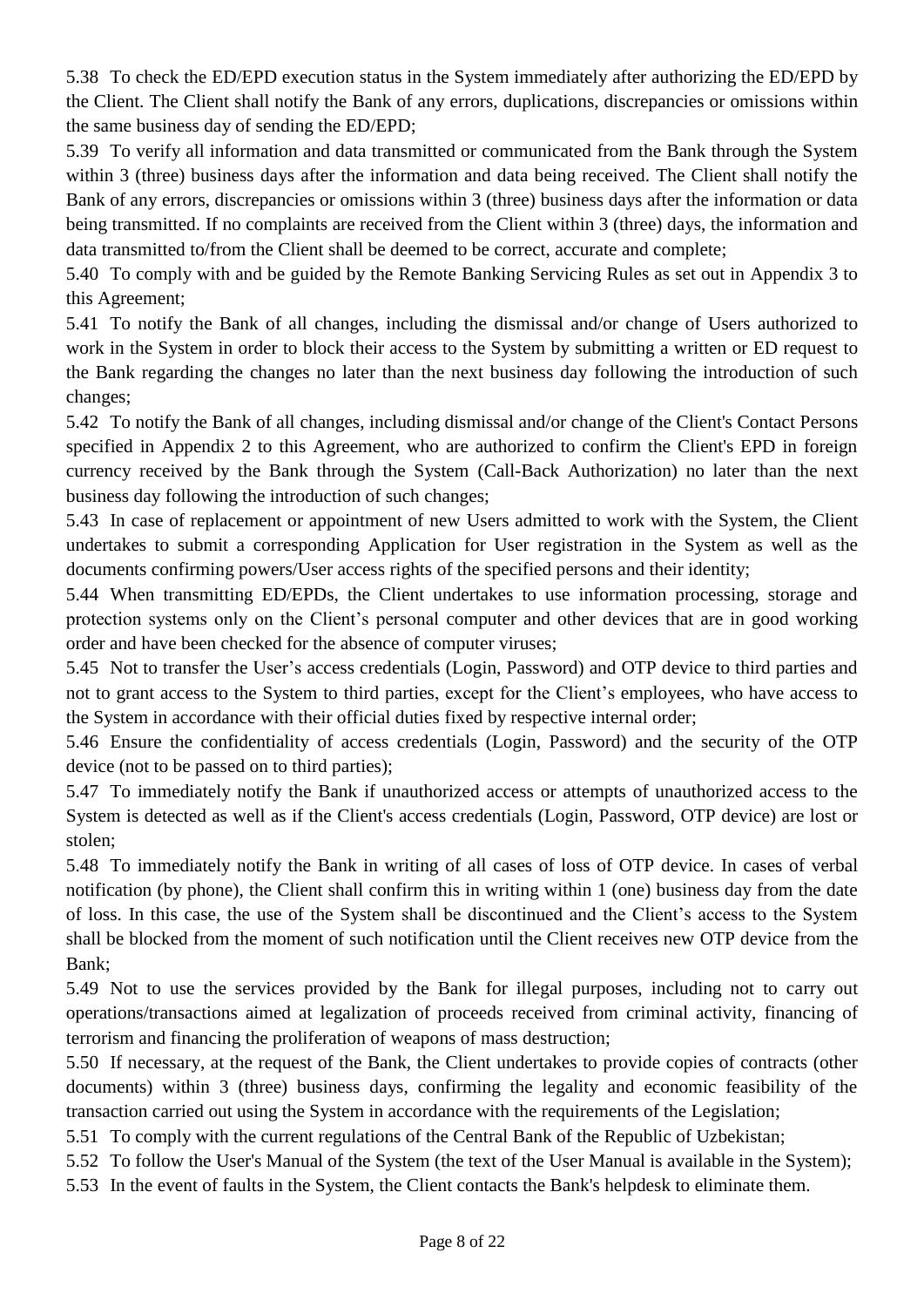## **6. LIABILITIES OF THE PARTIES**

6.1 For non-performance or improper performance of obligations under this Agreement, the Parties shall be liable in accordance with the current Legislation.

- 6.2 The Client shall be liable:
- 6.2.1 for complying with the security requirements set out in the Remote Banking Servicing Rules (Appendix 3 to this Agreement) as well as for losses and (or) other consequences resulting from failure to comply with these security measures;
- 6.2.2 for ensuring the security and confidentiality of the System access credentials (Login, Password, OTP device) and Call-Back Contact Details required for additional Call-Back Authorization of the Client's EPD in foreign currency;
- 6.2.3 for losses that may arise as a result of unauthorized use of the System access credentials (Login, Password and/or OTP device), unauthorized use of Call-Back Contact Details required to perform additional Call-Back Authorization of the Client's EPD in foreign currency, as well as for nonperformance / improper performance of established security and confidentiality measures set out in the Remote Banking Servicing Rules (Appendix 3 to this Agreement);
- 6.2.4 for unauthorized access by third parties to the use of the System services as a result of the Client own intent or negligence as well as for all consequences caused by such unauthorized access;
- 6.2.5 for any consequences that may arise as a result of any action or initiative taken by the Client (with or without the Client's knowledge) or third parties using the Client's access credentials (Login, Password, OTP device) for managing the Client's accounts via the System or using Call-Back Contact Details required to perform additional confirmation of the Clients EPD in foreign currency;

6.3 The Сlient is responsible for complying with the rules for the use of payment instruments, the procedure for drawing up and authorization of ED/EPDs in accordance with the Legislation.

- 6.4 The Bank shall not be liable:
- 6.4.1 for non-performance or improper performance of its obligations under this Agreement for reasons related to disruption of the Internet;
- 6.4.2 for the quality of services provided by mobile phone operators, fixed line telephone network operators, Internet service providers, etc.;
- 6.4.3 for the actions of the owners of personal computers and mobile devices, for the actions of the owners of websites and mobile applications used by the Client, for the actions caused by thirdparty software used by the Client as well as for any losses and/or other consequences resulting from the Client's failure to comply with the security requirements set forth in the Remote Banking Servicing Rules (Appendix 3 to this Agreement);
- 6.4.4 for the theft, damage or loss of the Client's confidential information, including access credentials (Login, Password, OTP device) as a result of malicious software running on the equipment that the Client uses to access the System and for the consequences thereof;
- 6.4.5 for any losses incurred by the Client due to unauthorized access of third parties to the Client's account management via the System using the Client's access credentials (Login, Password and/or OTP device) or other Client's information required to access and carry out transactions via the System and in other cases provided for in this Agreement;
- 6.4.6 for the failure to execute a payment instruction or other instructions transmitted by the Client via the System, which occurred through no fault of the Bank, or for irregular, inaccurate, incomplete information and/or data transmitted or requested through the System if such failure occurred due System failure, malfunction or shutdown which occurred through no fault of the Bank;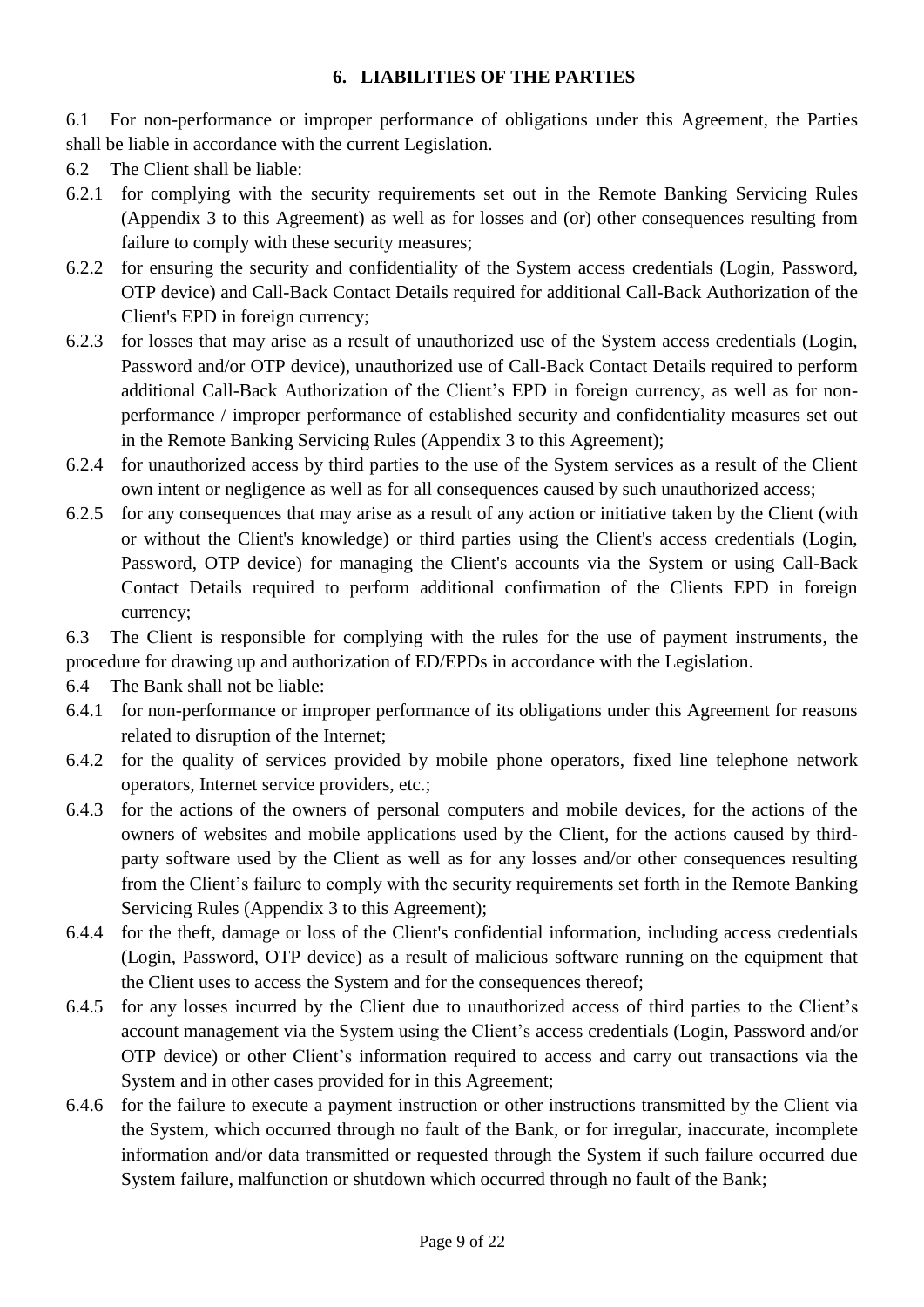- 6.4.7 for failure to execute the Client's instructions sent to the Bank via the System in case the Client's account(s) are blocked or seized, as well as in case operations on the Client's account(s) are suspended as provided for in this Agreement, in the Bank Account Agreement and/or in accordance with the Legislation;
- 6.4.8 for failure to execute Client's instructions sent to the Bank via the System, the execution of which contradicts the current Legislation or in the event of errors made in the process of their creation;
- 6.4.9 for any losses and/or other consequences that may arise as a result of the Bank's failure to execute the Client's instructions for the reasons set out in this section of the Agreement;
- 6.4.10 for failure to execute the Client's EPD in foreign currency caused by several consecutive unsuccessful attempts by the Bank's authorised employees to call the Client's Contact Person by phone numbers indicated in the form of Appendix 2 to this Agreement in order to perform additional Call-Back Authorization of the Client's EPD in the manner prescribed by the relevant internal procedure of the Bank;
- 6.4.11 for any losses and/or other consequences that may arise as a result of the Bank's failure to execute the Client's instructions for the reasons set out in this section of the Agreement.

6.5 The Bank does not guarantee that the System will be free of errors, malfunctions, operational failures or delays in the execution of the Client's orders and instructions beyond the Bank's control. Nor does the Bank guarantee that the System will operate uninterruptedly, that the System is the latest achievement of modern technology or that it meets the specific goals or results expected by the Client

6.6 The Bank's liability to the Client does not include indirect losses incurred by the Client as a result of System failures due power shortages or other third party disputes that make the System impossible to operate, even if the Bank has been notified of the possibility of such losses, unless the Client proves that such losses have been caused by deliberate or negligence from the Bank's side.

6.7 The Parties shall be released from liability for non-performance or improper performance of obligations under this Agreement if it is due to force majeure circumstances. The terms of exemption from liability and the procedure for Parties' relations in the event of force majeure defined in Section 9 of this.

# **7. AMENDMENTS AND ADDITIONS**

7.1 The Client acknowledges and agrees to the right of the Bank to unilaterally amend and make additions to this Agreement, the Appendices to this Agreement and the Bank Tariffs under the terms set out in this section of the Agreement.

7.2 The Bank shall notify the Client of the fact of making amendments and additions to the relevant documents in Uzbek, Russian and English by posting notification on the Bank's Official Website, in the premises of the Bank's premises (the "Information" board) and in the System (the "News" section). Notification made in accordance with this article shall be deemed to have been received on the date of its posting.

7.3 By notifying the Client of amendments and additions to this Agreement, the Bank shall have the right to suspend the use of the System by the Client until the Client has confirmed that he/she has read the amendments and additions to the terms of the Agreement proposed by the Bank upon notification.

7.4 If the Client disagrees with the amendments and additions to this Agreement or Appendices to this Agreement, the Client shall notify the Bank thereof in writing prior to the stated amendments and additions take effect. The Client's disagreement with the amendments and additions to this Agreement and/or Appendices to this Agreement shall constitute the Client's withdrawal from this Agreement and shall result in termination of this Agreement with the Client within 5 (five) days from the date the Bank receives a written notice from the Client (including in the ED form) of disagreement with amendments and additions to this Agreement and/or Appendices to this Agreement.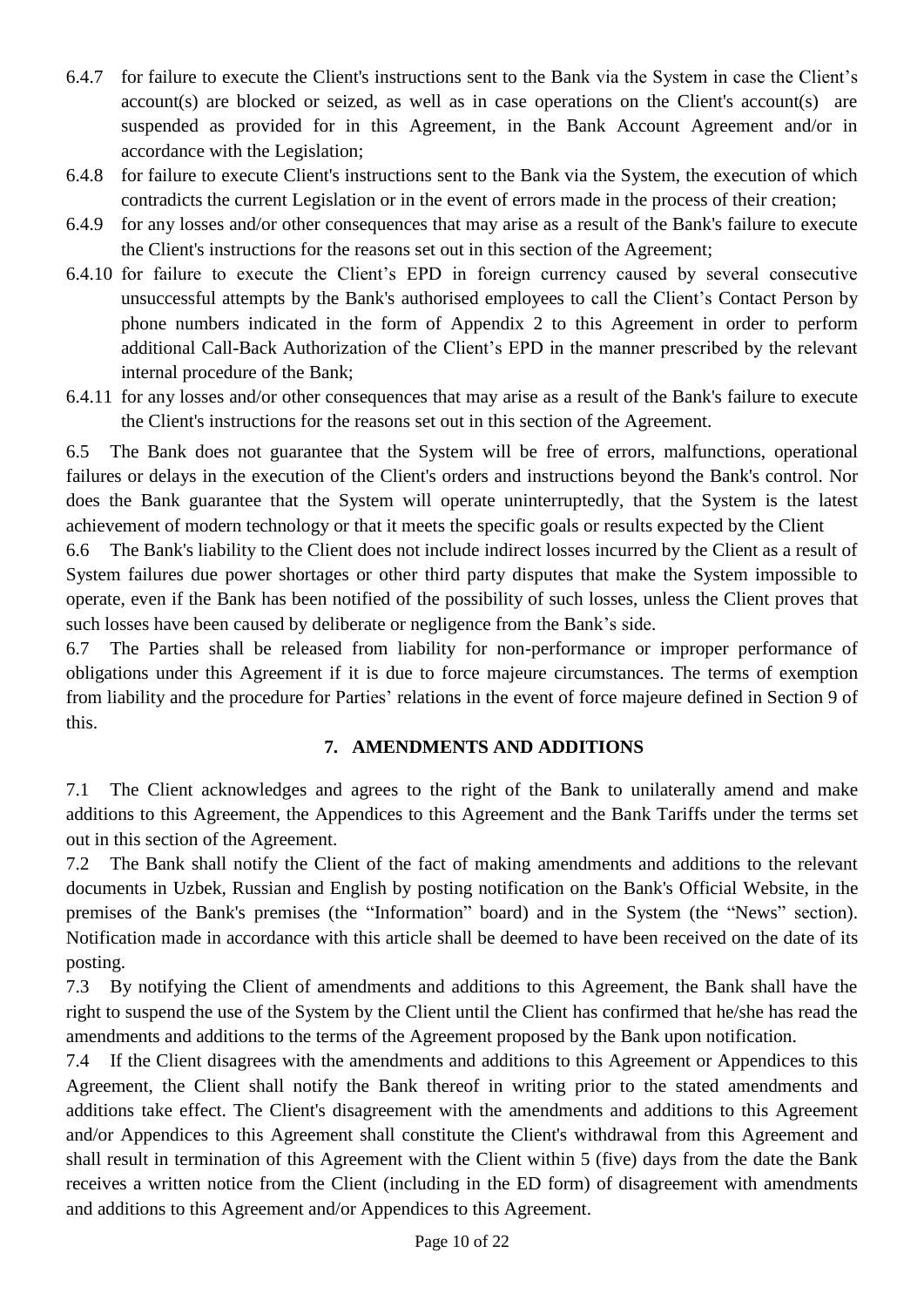7.5 The absence of the Client's notification as specified in clause 7.4 hereof shall constitute the Client's consent of the amendments and additions to this Agreement and/or the Appendices to this Agreement and shall be deemed by the Bank and the Client as the Client's acceptance of the Bank's offer to continue this Agreement under the new terms.

7.6 If the Bank makes amendments and additions to the Bank Tariffs, such amendments and additions shall apply to this Agreement as from their effective date.

# **8. SECURITY AND CONFIDENTIALITY**

8.1 The Client undertakes to ensure sufficient security measures in accordance with the Remote Banking Servicing Rules (Appendix 3 to this Agreement) in order to protect the System from unauthorized access by third parties and shall therefore be liable for all consequences of failure to fulfill this obligation.

8.2 The Client undertakes to take appropriate security measures and to instruct the Users that they may not, directly or indirectly, knowingly or through negligence disclose or show to any unauthorized person or other User, legal entity or corporation the access credentials (Login, Password, OTP device), as well as not allow the OTP device to fall into the hands of an unauthorized person and another User, legal entity or corporation.

8.3 The Client guarantees and is responsible for ensuring that only the Users duly indicated in the Application are familiar with the information relating to the System and its use as well as only the Users shall have access to the System.

8.4 The Client agrees to change the Password periodically and timely provide the Bank with updated Call-Back Contact Details necessary to perform additional Call-Back Authorization of the Client's EPD in foreign currency (Appendix 2 to this Agreement).

8.5 The Client understands and agrees that the Bank may record phone conversations between the Bank and the Client upon execution of additional Call-Back Authorization. The Client agrees that such recordings of phone conversations can be used by the Bank as evidence in the event of a dispute between the Bank and the Client.

8.6 The Client shall immediately notify the Bank by phone and confirm in writing to the Bank as soon as possible but no later than within 8 (eight) hours, if the Client has any reason to believe that the System and/or any access credentials (Login, Password, OTP device) may become available to unauthorized persons or have been misused.

8.7 Until the Bank is able to take appropriate measures, but in any case within 8 (eight) hours after receiving the Client's notification, the Client shall be responsible for any unauthorized use of the System and/or any access credentials (Login, Password, OTP device). The Client shall take all necessary and sufficient measures to protect the Bank from any incurred or possible losses, costs, damages or actions directed against the Bank as a result of such unauthorized use of the System and access credentials.

8.8 The Client confirms that the System and related instructions, documentation, technical literature and other materials / information are trade secrets of the Bank and are strictly confidential, inviolable and important, and this confidentiality significantly affects the efficiency and success of the Bank's business. The Client hereby agrees to keep confidential the System, documentation, information, knowledge and experience gained in relation to the use of the System and not to disclose, make copies, duplicate, sell or transfer the System or related instructions, documentation, technical literature and other materials / information to third parties.

### **9. FORCE MAJEURE**

Page 11 of 22 9.1 In the event of force majeure circumstances that prevent the Client and/or the Bank from performing their functions under this Agreement, which include natural disasters, accidents, fires, riots,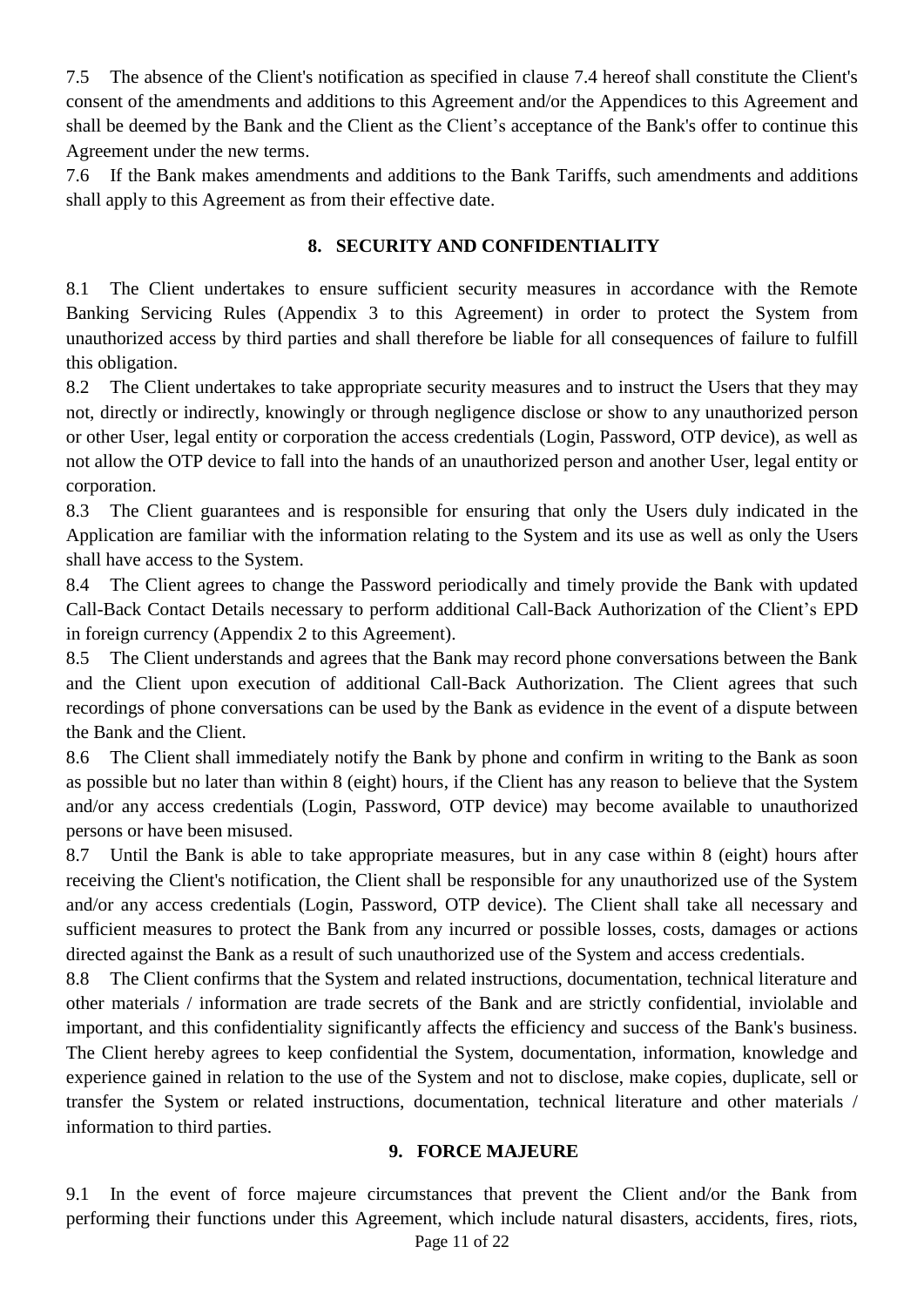strikes, military actions, illegal actions of third parties, communication networks breakdowns (including the Internet), power supply accidents, entry into force of regulatory legal acts, any other binding decisions of authorized bodies and / or organizations, directly or indirectly prohibiting the activities specified in this Agreement, as well as other circumstances beyond the control of the Bank and the Client, the Parties shall be released from liability for failure to fulfill the obligations assumed.

9.2 The Party affected by force majeure shall immediately but not later than 3 (three) banking days after the force majeure occurs, inform the other Party in writing about the circumstances and their consequences and shall take all possible measures in order to limit negative consequences caused by the specified force majeure circumstances.

9.3 Failure by either Party to timely notify the other Party of the occurrence of force majeure entails the loss of the right to refer to such circumstances in order to exempt from liability for non-performance or improper performance of obligations under this Agreement.

9.4 The occurrence of force majeure may result in an extension of the period of performance of obligations under this Agreement for the duration of the force majeure otherwise agreed by the Parties.

9.5 Exemption of a Party from liability for failure to perform or improper performance of any obligation under this Agreement affected by a force majeure circumstances shall not relieve that Party from liability for failure to perform or improper performance of its other obligations under this Agreement not affected by force majeure.

9.6 In the event of force majeure circumstances lasting more than six months, either Party shall be entitled to refuse to perform its obligations under this Agreement.

# **10. TERM OF THE AGREEMENT**

10.1 This Agreement shall enter into force upon the Client fulfillment of the provisions of section 3 of this Agreement and shall be valid for one calendar year. If the Parties have not applied for its termination within 5 days before the end of one calendar year, the Agreement shall be deemed prolonged for each subsequent year.

10.2 The Agreement may be terminated by either Party at any time, provided that the initiating Party notifies the other Party in writing at least 1 calendar month in advance with all obligations under this Agreement binding.

10.3 If the Agreement is terminated before the 15th (inclusive) day of the month, the monthly fee for that month shall not be charged. If the Agreement is terminated after the 15th day of the month, the monthly fee for that month shall be charged in full.

10.4 If the Client intends to close all accounts with the Bank, the Client's official request to close all accounts will be grounds for terminating this Agreement.

10.5 The Agreement may be unilaterally terminated by the Bank in the event of reasonable suspicion of the use of the System services for the purpose of legalization of proceed received from criminal activity, financing of terrorism and financing the proliferation of weapons of mass destruction.

# **11. DISPUTE RESOLUTION PROCEDURE**

11.1 In the event of disputes under this Agreement, the Bank and the Client shall take all measures to resolve them through negotiations between the Parties. If no agreement is reached between the Parties, the dispute shall be resolved in accordance with and on the order established by the Legislation.

11.2 On matters not regulated by this Agreement, Appendices to this Agreement and Bank Tariffs, the Parties shall be governed by the Bank Account Agreement and/or the current Legislation.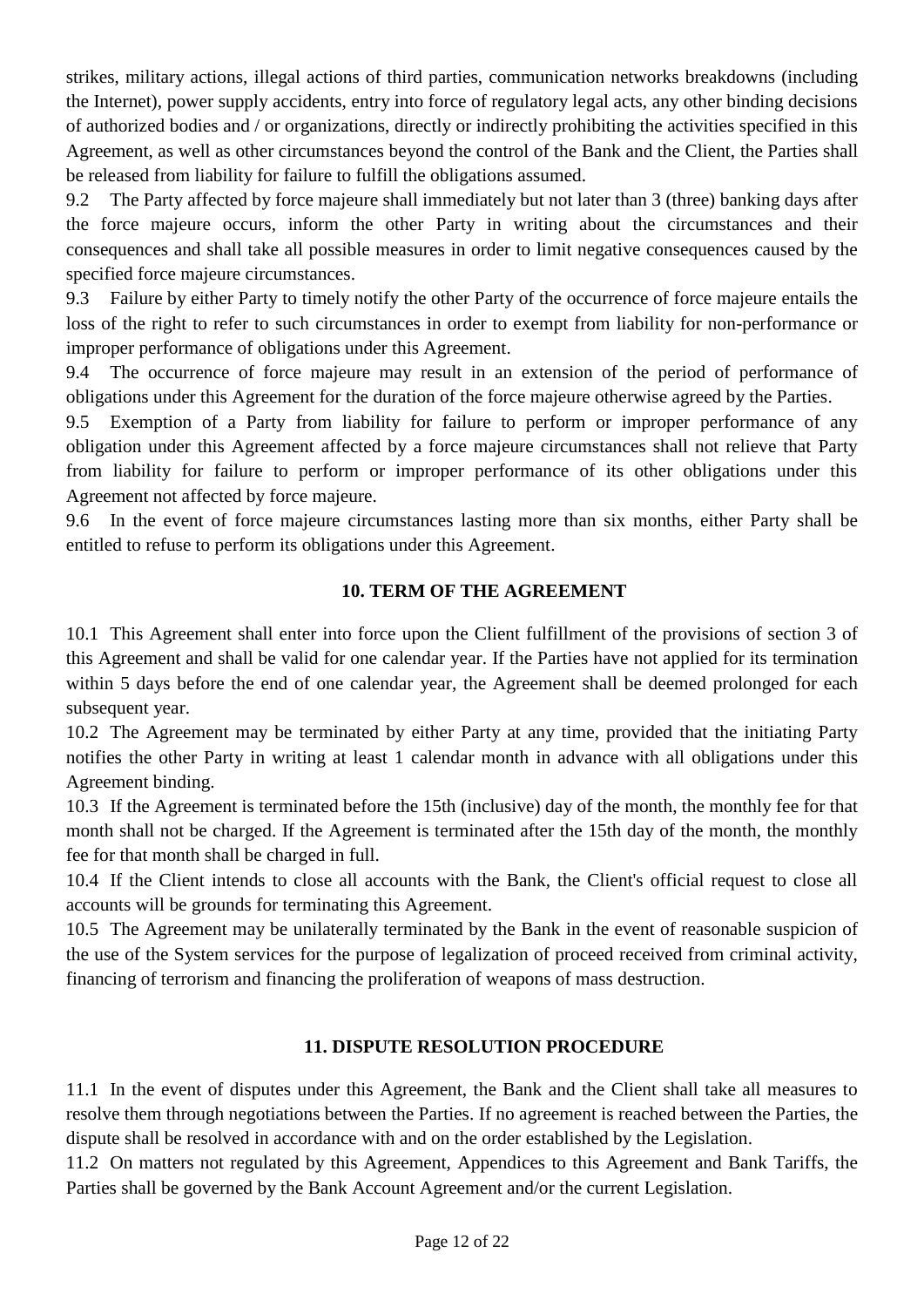### **12. OTHER PROVISIONS**

12.1 The Parties shall notify each other without delay of any change of address, telephone or fax number, but in any event not later than three (3) days after such change.

12.2 The terms of this Agreement are in Uzbek, Russian and English languages. In the event of a discrepancy between the different language versions of the Agreement, the English version shall prevail.

# **13. BANK ADRESS AND BANK DETAILS**

### **KDB Bank Uzbekistan JSC, Head Office**

Address: 3, Bukharo Street, 100047, Tashkent, the Republic of Uzbekistan Phone: (+998 78) 120-80-00 E-mail info@kdb.uz Tax ID: 202167236 Bank Code: 00842 SWIFT Code: KODBUZ22

#### **KDB Bank Uzbekistan JSC, Yunusobod Branch**

Address: 77, Minor Passage, 100084, Tashkent, the Republic of Uzbekistan Phone: (+998 78) 120-61-41 E-mail info@kdb.uz Tax ID: 202064665 Bank Code: 00831 SWIFT Code: KODBUZ22

# **KDB Bank Uzbekistan JSC, Yakkasaroy Branch**

Address: 12, Shota Rustaveli Street, 100070, Tashkent, the Republic of Uzbekistan Phone: (+998 78) 140-06-30 E-mail info@kdb.uz Tax ID: 207045749 Bank Code: 01065 SWIFT Code: KODBUZ22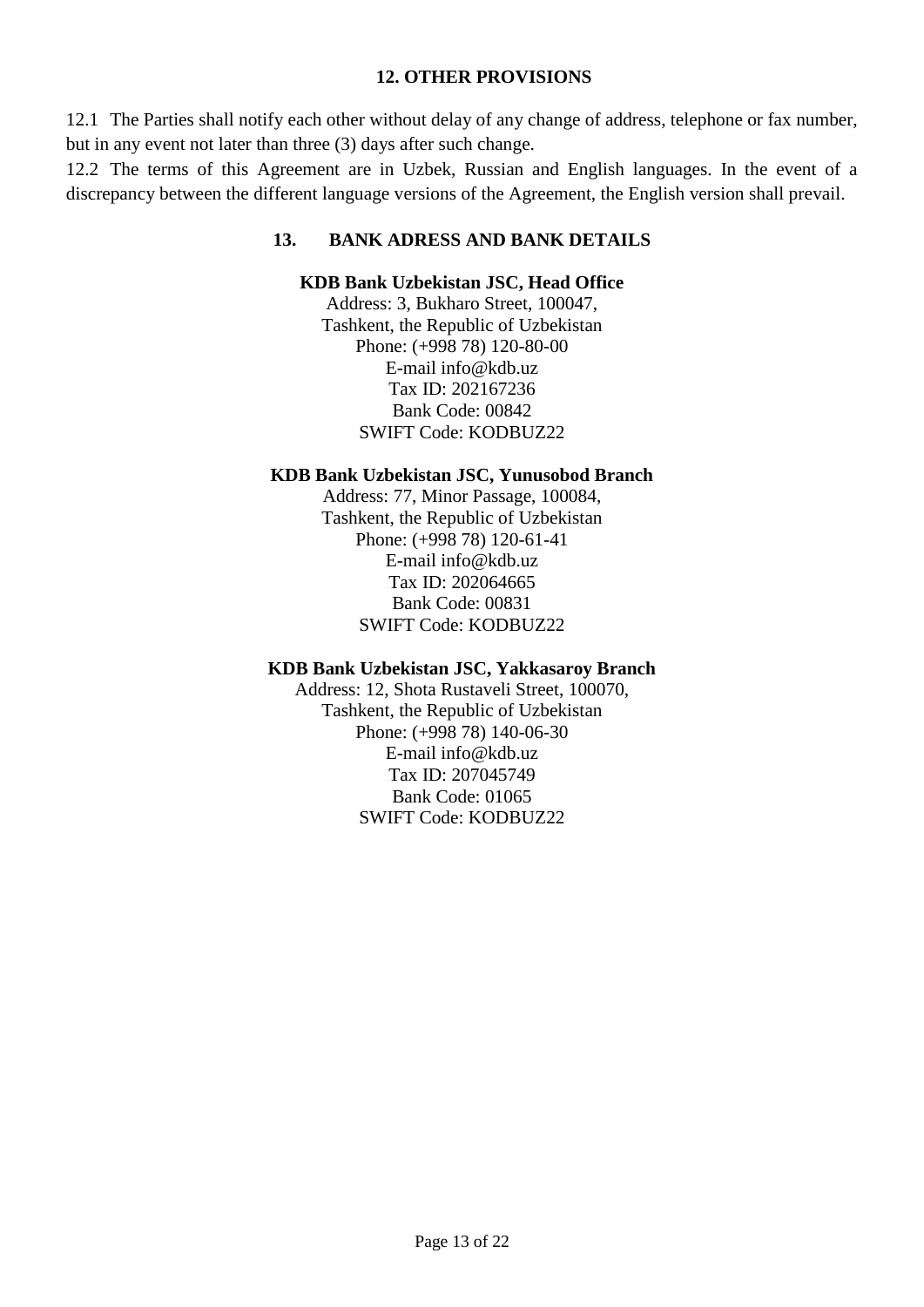| $N_2$            | Name of service                                                  | Servicing time*                     |  |  |  |
|------------------|------------------------------------------------------------------|-------------------------------------|--|--|--|
|                  |                                                                  | (Tashkent time)                     |  |  |  |
| 1.               | Viewing account balances and account movements                   | 24/7                                |  |  |  |
| 2.               | View and print payment history                                   | 24/7                                |  |  |  |
| 3.               | Sending a request to the Bank                                    | 24/7                                |  |  |  |
| $\overline{4}$ . | Request for account opening                                      | 24/7                                |  |  |  |
| 5.               | Plastic card account replenishment (salary and equated payments) | $9.00 \text{ am} - 5.30 \text{ pm}$ |  |  |  |
| 6.               | Plastic card account replenishment                               | 9.00 am $-$ 5.30 pm                 |  |  |  |
| 7.               | External transfers in national currency                          | $9.00$ am $-4.45$ pm                |  |  |  |
|                  | (including transfers with value date option)                     |                                     |  |  |  |
| 8.               | Transfers within the Bank in national currency                   | $9.00 \text{ am} - 6.00 \text{ pm}$ |  |  |  |
|                  | (including transfers with value date option)                     |                                     |  |  |  |
| 9.               | External transfers in foreign currency (SWIFT)                   | $9.00 \text{ am} - 4.30 \text{ pm}$ |  |  |  |
| 10.              | Transfers within the Bank in foreign currency                    | $9.00$ am $-4.30$ pm                |  |  |  |
| 11.              | Conversion operations (currency purchase / sale)                 | $9.00$ am $-4.30$ pm                |  |  |  |
| 12.              | Transfers in national currency via ANOR system <sup>1</sup>      | 24/7                                |  |  |  |
| 13.              | Transfers in national currency via ANOR system                   | 24/7                                |  |  |  |
|                  | (including transfers with value date option) <sup>2</sup>        |                                     |  |  |  |
| 14.              | Transfers in national currency via MUNIS system                  | 24/7                                |  |  |  |
| 15.              | View the list of Export/Import contracts                         | 24/7                                |  |  |  |
| 16.              | View the information on the loan agreement                       | 24/7                                |  |  |  |
|                  |                                                                  |                                     |  |  |  |

# **List of services and service schedule in the Internet Banking System**

Notes!

- 1. The Client's EPD received by the Bank during the specified servicing time\* are executed by the Bank on the same business day.
- 2. The Client's EPD (except items 12, 13 and 14) are accepted by the Bank for execution on official business days according to business hours of the Bank/Bank's branches.
- 3. The Bank shall be entitled to change the business hours of the Bank/ Bank's branches, as well as the servicing time in the Internet Banking System.
- 4. The execution of EPD in foreign currencies (SWIFT) is carried out in accordance with the business hours of the Bank's correspondent banks.
- 5. The time limit for execution of transfer in national currency may be changed (prolonged) depending on the relevant instruction of the Central Bank of the Republic of Uzbekistan.

<sup>1</sup> The Client's EPD received by the Bank after the stipulated servicing time are executed by the Bank on the next business day. An EPD sent by the Client on non-working days shall be executed by the Bank on the first working day following the non-working day.

<sup>2</sup> The Client's EPD received by the Bank with a value date different from the date on which the EPD was received are executed by the Bank on the value date before 4.30 pm.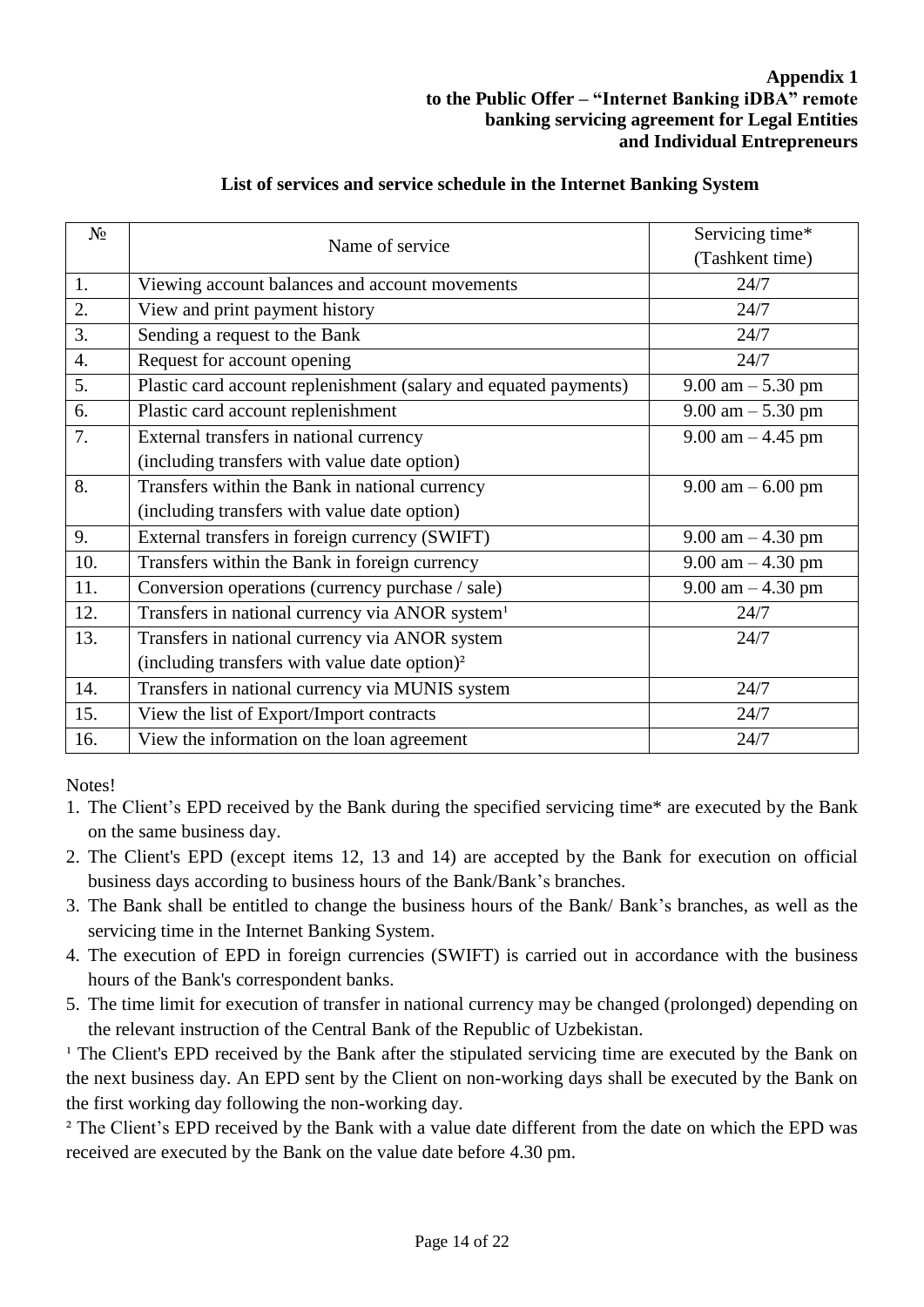# **Terms of execution of payment documents via ANOR Instant Payment System (ANOR System).**

For the purpose of this Agreement, the following terms shall have the following meanings:

**Instant payment** - a payment made on the basis of the Client's instruction transmitted via Internet Banking System in real time;

**Instant payment system (hereinafter referred to as "ANOR System") -** a service that allows paying for goods, works, services, obligations to the budget in Uzbek sums in real time, 24 hours a day, 7 days a week without days off and holidays.

- 1. The Bank shall accept, process and transmit instant payments based on the Client's payment instructions received via the Internet Bank system.
- 2. The amount of bank commission (cost of services) for the execution of instant payments by the Bank is established in accordance with the Bank's Tariffs.
- 3. The time of execution of payment orders by the Bank via ANOR System shall be indicated in the Bank's business day duration available to the Client in the Internet Banking System.
- 4. The Bank executes the Client's payment instructions via ANOR system if the following conditions are met in total:
	- the payment instruction is created as an electronic document (EPD) in Uzbek sums and to be debited from the Client's Uzbek sum account;
	- there are no restrictions on the Client's account in the form of seizure, suspension of operations, reservation of funds for other payment instructions, reservation of funds for urgent needs, for salary payment (within the established minimum), etc.;
	- the Client has sufficient funds in the account to make the payment;
	- the beneficiary bank of an instant payment is a member of ANOR system and is active in that system;
	- the payment instruction (payment type) is marked as "Payment instruction via ANOR system";
	- the transaction is not subject to additional control according to the rules and procedures established by the Bank;
	- there are no other restrictions imposed by law and/or by the Bank.
- 5. A payment instruction (payment type) marked as "Payment instruction via ANOR system" is irrevocable and not subject to cancellation by the Client.
- 6. Instant payments are executed in full amount up to the balance on the Client's account minus bank fee (service fee) for execution of instant payments in accordance with Bank Tariffs.
- 7. If an instant payment is cancelled (rejected) or the payment status changes, the Bank automatically notifies the Client accordingly by sending a message to the Client in the Internet Banking system.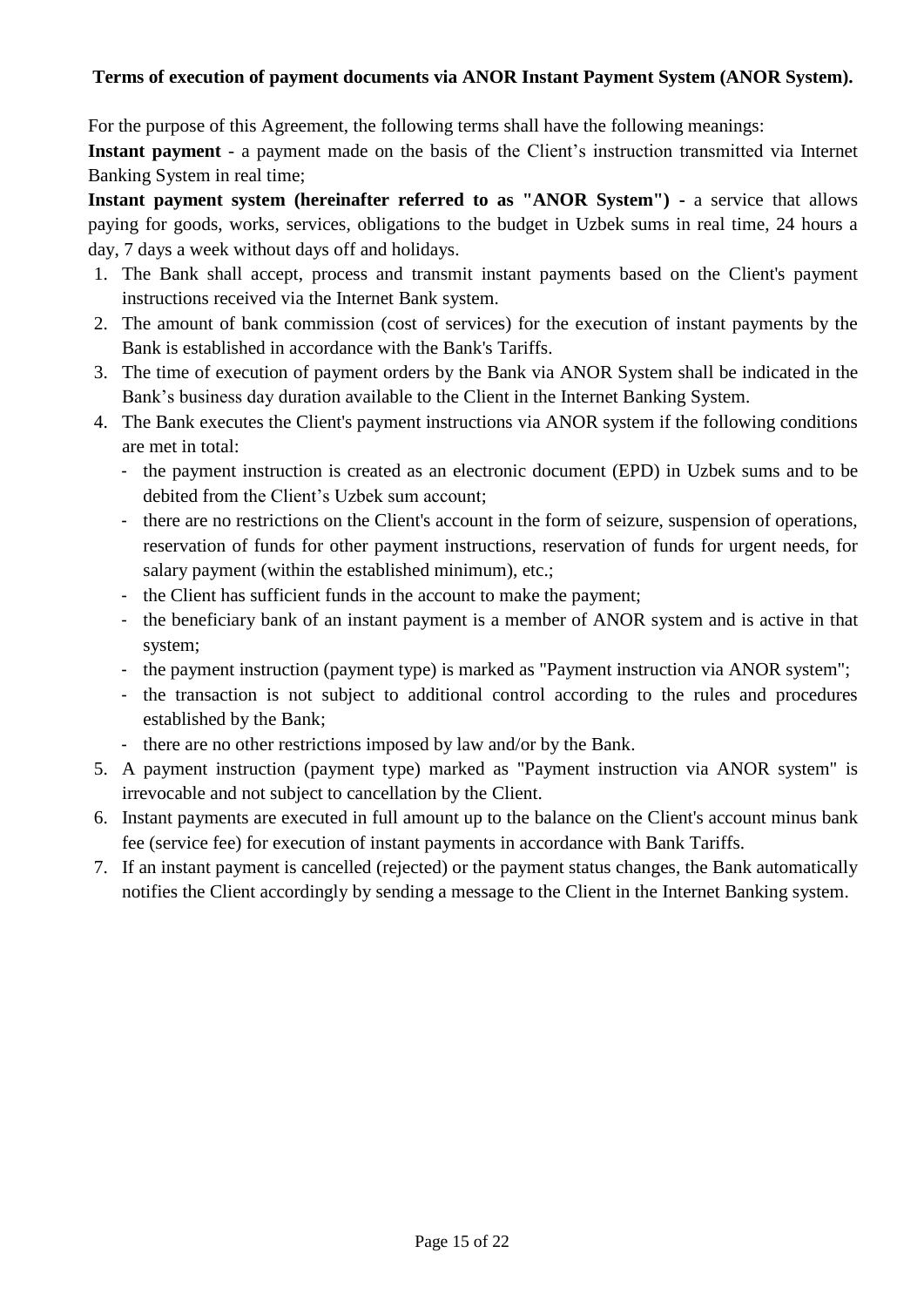## **Call-Back Contact Details:**

| Name of Legal Entity /   |  |
|--------------------------|--|
| Individual Entrepreneur: |  |
| <b>TAX ID:</b>           |  |

#### **Contact Persons for Call-Back Authorization**

| 1. Name |  |
|---------|--|
|         |  |
| 2. Name |  |
|         |  |
| 3. Name |  |
|         |  |

# *\* Please cross out the blank fields.*

The Client hereby confirms that any of the above-mentioned persons is authorized to confirm payment instructions in a foreign currency sent to the Bank for execution via the Internet Banking System. Agree to indemnify the Bank against any payment or loss that the Client may incur as a result of the execution or non-execution of the above-mentioned payment instructions.

The Client undertakes to take full responsibility not to disclose the above information to third parties other than the aforementioned persons, to provide true details when confirming electronic payment documents received by the Bank via the Internet Banking System.

The Client also undertakes to timely update the Call-Back Contact Details.

# **The above stated is confirmed,**

**\_\_\_\_\_\_\_\_\_\_\_\_\_\_\_\_\_\_\_\_\_\_\_\_\_\_\_\_\_\_\_\_\_\_\_\_\_** 

### **Director:**

Full name / Position

Signature

**\_\_\_\_\_\_\_\_\_\_\_\_\_\_\_\_\_\_\_\_\_\_\_\_\_\_\_\_\_\_\_** 

SEAL (if required)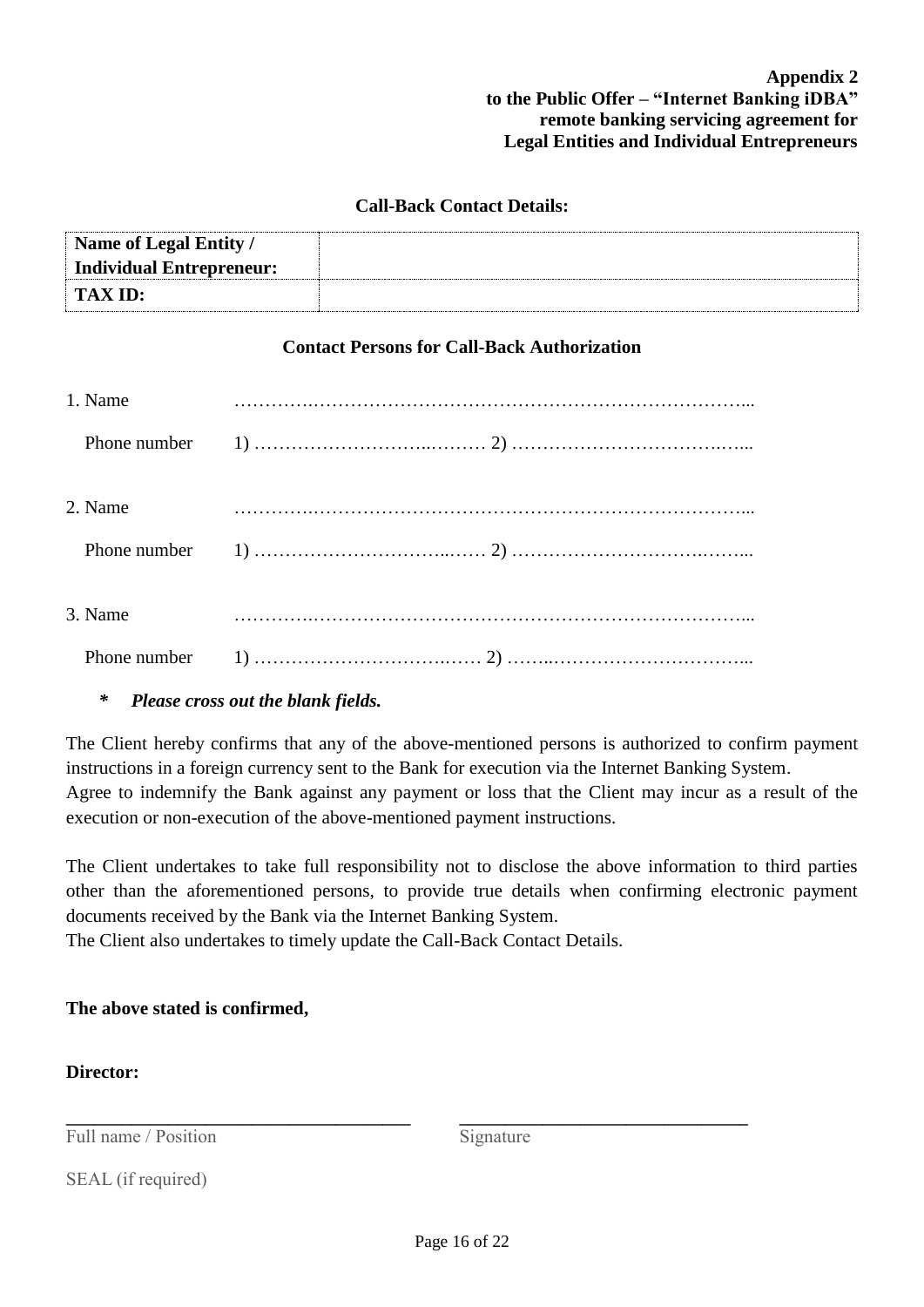# **Remote Banking Servicing Rules for Legal Entities and Individual Entrepreneurs**

# **1. Operating the System and access to the System.**

The Client shall comply with the following requirements when using the System:

1.1 To ensure confidentiality of access credentials (Login, Password, OTP device) entered into the computer or device used to operate the System, the Client shall use devices with functioning security systems, such as:

- restricted access to the workplace (computer or other device);
- active licensed (not counterfeit) anti-virus software with up-to-date databases;
- operating system update;

1.2 Do not operate the System on the Internet by using a source of connection from places that are not trustworthy or by using public communication channels (free Wi-Fi, etc.);

1.3 Ensure safety and confidentiality of access credentials (Login, Password, OTP device) and other information required to access and perform transactions and actions using the System, not to disclose such information to other persons (including friends, acquaintances, relatives, employees of the Bank, etc.);

1.4 Under any circumstances, never disclose Internet Banking System access credentials (Login, Password, OTP device) to anyone. Bank employees and Technical Support employees do not need to know the Password or OTP Device generated password).

1.5 Change the Password on a regular basis, at least once every 90 days, or immediately upon the occurrence of events that could directly or indirectly affect its confidentiality;

1.6 During an open payment session do not leave the computer or other device unattended (the computer and other device by means of which the Internet Banking System is being operated;

1.7 Always press the "EXIT" button at the end of a payment session in the System, including before closing the browser window when working in the System;

1.8 Immediately notify the Bank of the known facts of unauthorized transactions on accounts accessible through the System, or the facts of illegal use of access credentials (Login, Password, OTP device) by third parties as well as other Client's information necessary to access and execution of transactions and actions via the System;

1.9 Do not enter information into the fields of the System interface which is not requested by the form of the System window in use or which is not intended to be entered into the fields of the System window in use;

1.10 Replace the Client's OTP device in case of dismissal and/or change of responsible employees (Users) who have access to the System and/or have the right to sign powers of attorney to receive OTP devices at the Bank;

1.11 When using the Bank's website www.kdb.uz, make sure that the connection with the Bank's server is in secure mode (HTTPS protocol);

1.12 Do not accept the browser's offer to save the password for automatic login at a later date;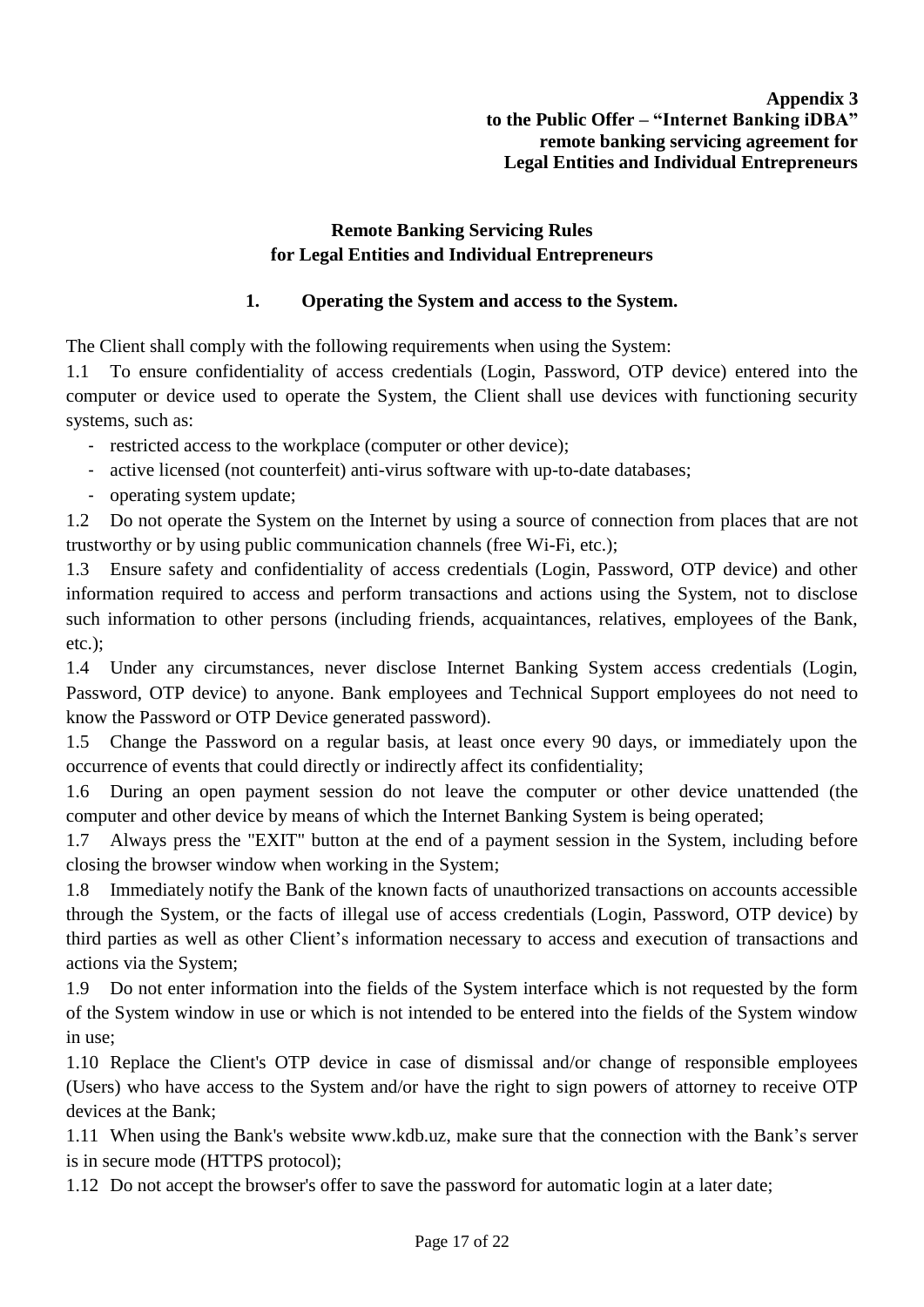1.13 Do not save your Login, Password on a computer, mobile device, any other digital media (computer hard drive, removable digital media), paper media or Internet service that other persons may have access to;

1.14 To maintain the confidentiality of the access credentials (Login, Password, OTP device) and information about the transactions carried out it is recommended that the Client:

- not to use the "Autofill" browser functions on pages with access credentials;
- to ensure that the Client has a password-protected operating system user account;
- to disable the autorun function of removable data storage devices in the operating system of the Client's working device used to operate the Internet Banking System;
- to connect the Client's Internet Banking System workstation to the Internet only while working in the Internet Banking System;
- not to use the Client's working device to connect to social networks on the Internet, to forums, conferences, chat rooms, telephone services and other sites containing potential malware, as well as to read mail and open mail documents from untrustworthy addressees;
- not to use for the Internet Banking System the Login and Password that are already used to authorize the Client on other websites;
- to use strong passwords (at least 6 characters long containing Uppercase and Lowercase letters);
- to regularly monitor the date and time of last visit, as well as the number of logins and the IP addresses used when working in the Internet Banking System on the Bank's;
- to study the information displayed on the screen of the computer (other device) used to work in the Internet Banking System, choose actions from the offered options in accordance with the Client's intentions and check carefully the correctness of the information entered;
- to pay attention to any changes and software errors while establishing connection in the Internet Banking System or while working in the System. In case of any doubts as to the correctness of the System's functioning, immediately stop operating the System and contact the Bank in order to ascertain the absence / presence of unauthorized transactions;
- in case of browser warnings about redirection to another site when connecting to the Internet Banking System, the Client is advised to postpone transactions and contact the Bank's technical support service in order to determine the reasons for the redirection;
- to inform the authorized employees of the Bank about any attempts to find out the access credentials to the Internet Banking System (Login, Password, OTP device);
- to check the account history/account statements regularly to keep track of errors or unauthorized account transactions;

Failure to comply with the above requirements and recommendations on the part of the Client will be the basis for imposing liability for the disputed transactions carried out using the Internet Banking System.

# **2. Connection to the System**

2.1 The Bank provides Internet Banking remote banking services only if the Client has a bank account opened with the Bank.

2.2 The Bank shall connect the Client to the Internet Banking System on the basis of the Agreement. The Agreement can be concluded irrespective of term of servicing the Client at the Bank and the amount of account turnover. Restrictions on connection of the Client to the System may be the grounds provided for by the requirements of the rules of Internal Control on countering legalization of proceed received from criminal activity, financing of terrorism and financing the proliferation of weapons of mass destruction in commercial banks.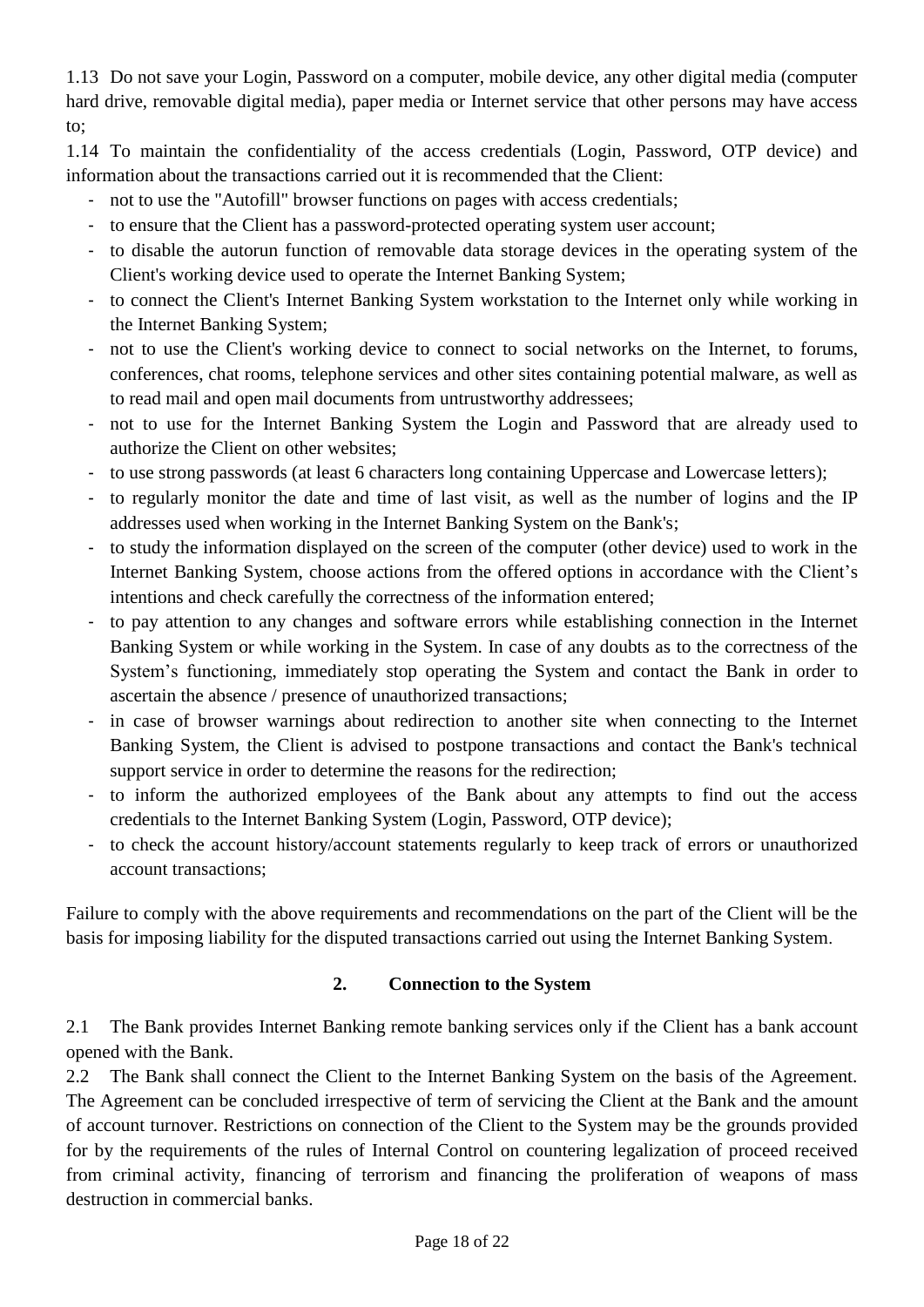2.3 The Client who has familiarized himself/herself with the terms of the Agreement published on the Bank's official website and who has expressed desire to connect services of the Internet Banking System shall download a template of the Application for User Registration (Appendix 4 to this Agreement) from the Bank's official website or receive a template of the Application in any branch of the Bank, complete it, certify the Application with the Client's signature and stamp and submit it to responsible officer of the respective branch of the Bank

2.4 The responsible officer of the Bank shall verify the authenticity and validity of the Client's signature and stamp on the Application, sign it, affix the Bank's stamp and hand it over to the authorised officer of the Bank for the Client's registration in the System.

2.5 An authorised officer of the Bank registers the User in accordance with the data specified in the Application. The Client independently chooses the username (Login) and Access Password. The username (Login) chosen by the Client may be rejected by the Bank if it is already is use by another Client.

2.6 The Client's manager or the Client's authorized representative acting under a power of attorney shall receive the second copy / copy of the Application as well as the OTP device from the Bank in person on the basis of the OTP device acceptance and handover Act (Appendix 5 to this Agreement).

# **3. Change of User**

3.1 In order to make changes and additions to the number of System Users (registration of new Users and/or change of User), the Client shall submit to the Bank a new Application for registration of another User, which shall clearly state the purpose of the Application (connection/correction), as well as the level of access to the System for the new or the changing User.

3.2 Pursuant to clause 4.1 of this Agreement, the Application for user registration shall be submitted to the Bank together with documents proving the authority of the User, as well as his/her identity documents and other information at the discretion of the Bank

# **4. Correction of Client data**

4.1 If it is necessary to update the Client's data or the Client's access credentials (Login, Password) specified when registering the Client in the System, the Client shall submit to the Bank a new, duly completed Application for user registration with a clear indication of the purpose of the Application and clear indication of the purpose of the Application (correction).

- 4.2 The correction of the Client's data includes:
	- changing the Client's name or form of ownership;
	- update of the user personal data;
	- changing the list of Users and/or User access right;
	- change of the mobile phone number, e-mail, and other User data.

# **5. Blocking and unblocking access to the System**

- 5.1 The Client has the possibility and right to block access to the System (fully or partially):
	- in case of threat of unauthorized access or suspicion of compromised Client's access credentials (Login, Password, OTP device) the Client shall immediately inform the Bank in order to take measures to block the compromised Client's access credentials;
	- in case of verbal notification by phone (with duly Client identification) the Client shall confirm his/her request to block access to the System in writing no later than the next business day.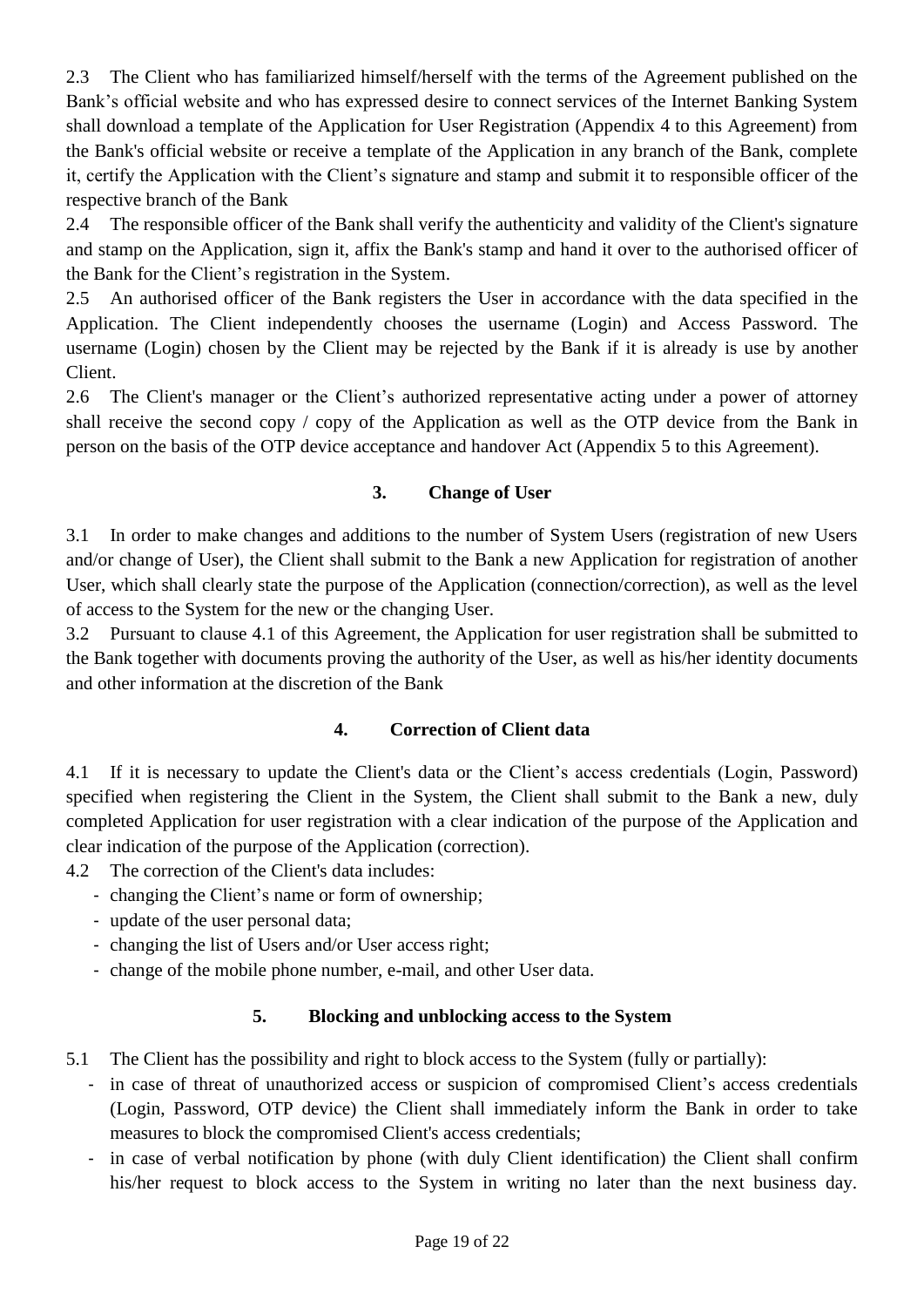Blocking is carried out on business days from 9.00 to 18.00 local time within thirty minutes after the Client's request;

- in case of change of the User or User's data change, the Client shall submit a new Application to the Bank in accordance with clause 4.1 of the Remote Banking Servicing Rules. Based on the received Application, the Bank shall block the User's access to the System and make corresponding adjustments in the System. The blocking shall be done no later than the end of the next business day after the Bank receives the Client's request.

When access to the System is blocked on the basis of corresponding request received from the Client in accordance with the Remote Banking Servicing Rules or the access was blocked at the discretion of the Bank in order to ensure security of the System, the Bank shall immediately send a confirmation of blocking access to the email address of the User indicated in the Application.

To unblock the User's/Users' access to the System, the Client shall submit to the Bank a corresponding written request certified by the signature of the Client's Head (or his representative acting on the basis of a power of attorney) and bearing the Client's seal imprint.

5.2 The Bank shall have the possibility and be entitled to block the Client's access to the System if the Client has a debt to the Bank for banking services provided. In this case:

- the Bank shall send to the Client a notification about the debt occurred via the Internet Banking System indicating the due date of debt repayment;
- if the Client fails to pay the debt to the Bank within the specified period, the Bank shall block the Client's access to the Internet Banking System;
- after the debt has been paid in full, the Bank shall unblock the Client's access to the System not later than the end of current business day.

5.3 The Bank shall also be entitled to block the Client's access to the System if the Client exceeds the number of attempts allowed to enter the access credentials (Login, Password):

- If the number of attempts to enter the access credentials exceeds the number of attempts specified in the System settings (more than 5 unsuccessful attempts) the System will automatically block the Client's access to the System.
- To unblock the User's/Users' access to the System, the Client shall submit to the Bank a corresponding written request certified by the signature of the Client's Head (or his representative acting on the basis of a power of attorney) and bearing the Client's seal imprint.

# **6. Restoring the Client's Password**

6.1 If the Client's Password needs to be recovered, the User shall go through the password recovery procedure using the "Forgot your password?" option on the Internet Banking System's homepage, following the instructions available to the Client on the Bank's official website [www.kdb.uz.](http://www.kdb.uz/)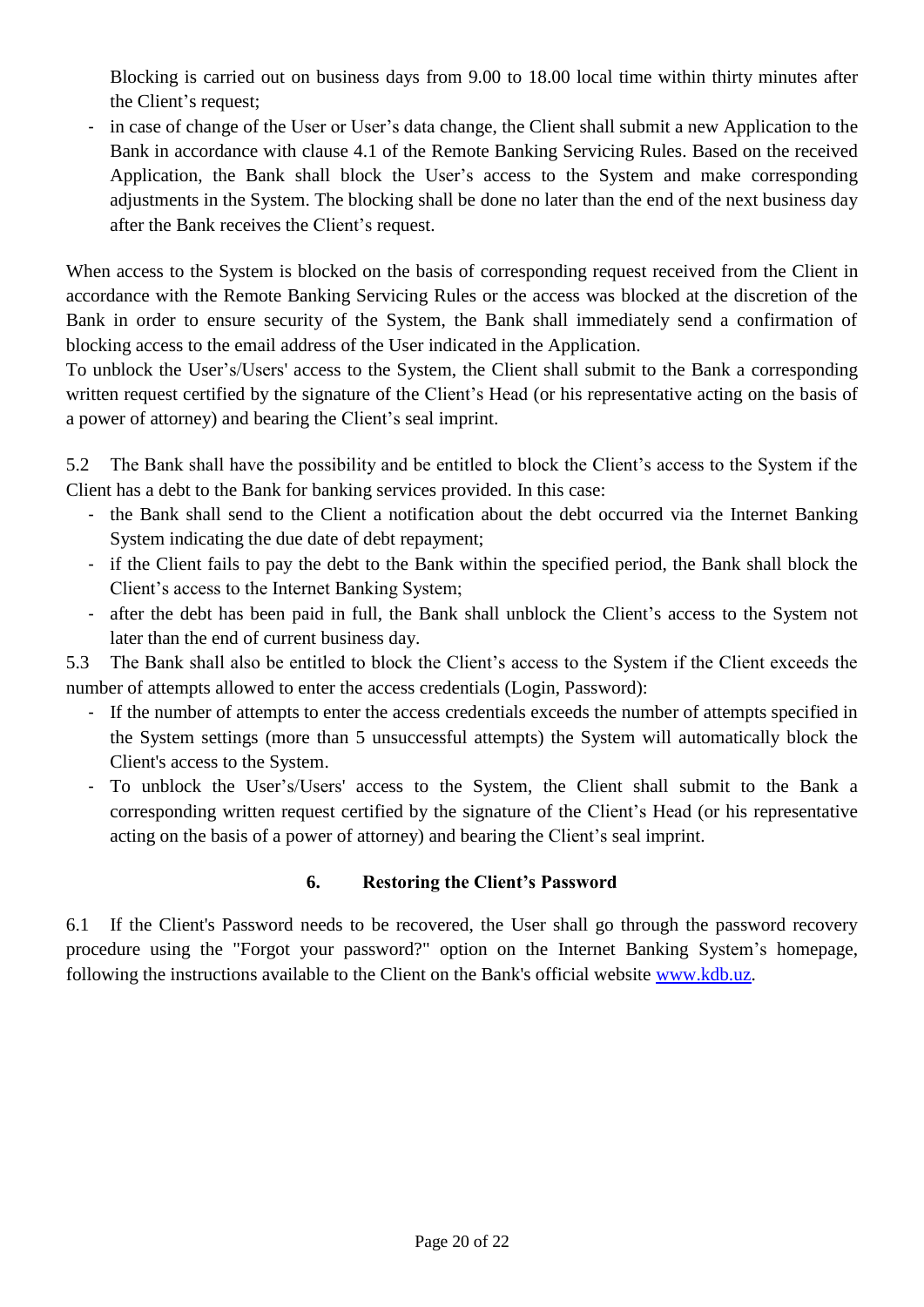#### **Appendix 4 to the Public Offer – "Internet Banking iDBA" remote banking servicing agreement for Legal Entities and Individual Entrepreneurs**

# **APPLICATION FOR USER REGISTRATION IN THE INTERNET BANKING SYSTEM**



**Connection Correction** 

In order to register a User in the Internet Banking System of KDB Bank Uzbekistan JSC, the following information must be submitted to the Bank (in writing, signed by the Client's Head and sealed):

| <b>Name of Legal Entity/Individual Entrepreneur</b> |  |
|-----------------------------------------------------|--|
| <b>User Full Name</b>                               |  |
| <b>User phone Number (landline)</b>                 |  |
| <b>User phone Number (mobile)</b>                   |  |
| <b>User E-mail</b>                                  |  |
| Login<br>(preferably, name of the Legal entity/IE)  |  |
| <b>Password</b><br>(can be changed later)           |  |

| <b>Level of Access</b> |                            | <b>OTP</b> device         | <b>Restrict access to:</b>           |  |  |  |
|------------------------|----------------------------|---------------------------|--------------------------------------|--|--|--|
|                        | <b>View Only Access</b>    | <b>OTP</b> not required   | <b>Inquiry / New Account Opening</b> |  |  |  |
|                        | <b>Creator</b>             |                           | <b>Salary / Corporate Card</b>       |  |  |  |
|                        | 1 <sup>st</sup> Authorizer | <b>New OTP</b>            | <b>Local Currency Transfers</b>      |  |  |  |
|                        | $2nd$ Authorizer           | Use the existing OTP with | <b>Foreign Currency Transfers</b>    |  |  |  |
|                        | 3 <sup>rd</sup> Authorizer | serial number:            | <b>Conversion Section</b>            |  |  |  |

As provided by Article 370 of the Civil Code of the Republic of Uzbekistan, signing this Application means the Client's unconditional acceptance of all terms of the Public Offer - Internet Banking iDBA remote banking servicing agreement for legal entities and individual entrepreneurs, as well as Bank Tariffs published on the Bank's website (www.kdb.uz) on the date of signing this Application.

# **Director/Head**

Full name / Position

**\_\_\_\_\_\_\_\_\_\_\_\_\_\_\_\_\_\_\_\_\_\_\_\_\_\_\_\_\_\_\_\_\_\_\_\_**

Signature

**\_\_\_\_\_\_\_\_\_\_\_\_\_\_\_\_\_\_\_\_\_\_\_\_\_\_\_\_\_\_\_** 

Seal (if required)